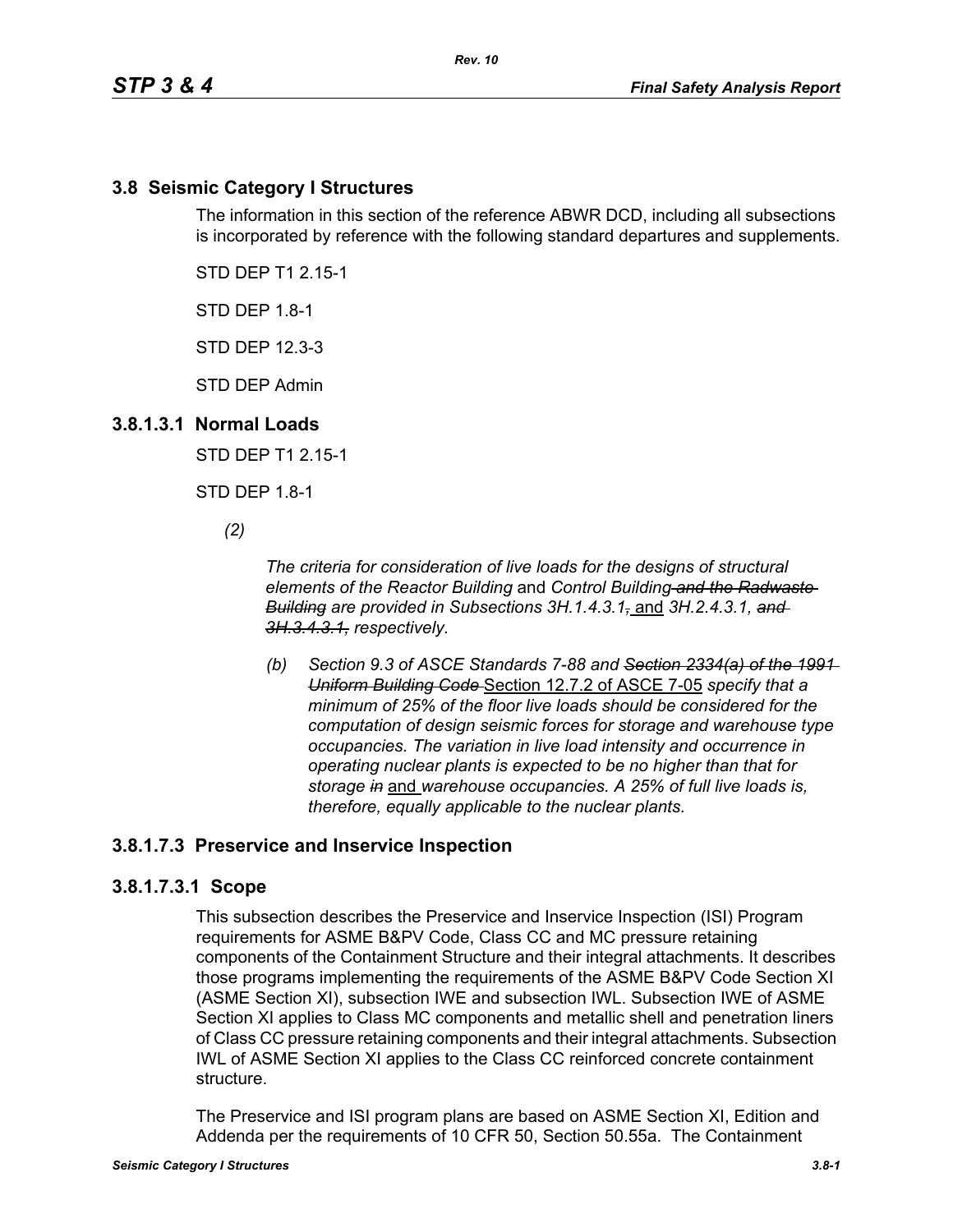Structure is designed to provide access for the examinations required by ASME Section XI, IWE-2500 and IWL-2500. The actual Edition of ASME Section XI to be used is specified based on the procurement date of the component per 10 CFR 50, Section 50.55a. The ASME Code requirements discussed in this section are provided for information and are based on the 2004 Edition of ASME Section XI, and the supplemental requirements provided in 10 CFR 50.55a for the 2004 Edition of the ASME Code.

# **3.8.1.7.3.2 Components Exempted From Examination**

During the detailed design phase, the goal is to minimize the number of inaccessible areas and thus reduce the number of ISI exclusion areas. Furthermore, remote tooling will be used in high radiation areas where feasible.

Portions of the Containment Structure that are excluded from Preservice and ISI examination requirements of ASME Section XI, Subsections IWE and IWL are as follows:

- (1) For Class MC components and metallic shell and penetration liners of Class CC components and their integral attachments:
	- a. Vessels, parts, and appurtenances outside the boundaries of the containment system as defined in the Design Specifications;
	- b. Embedded or inaccessible portions of containment vessels parts, and appurtenances that meet the requirements of the Edition and Addenda of ASME Section III used for construction;
	- c. Portions of containment vessels, parts and appurtenances that become embedded or inaccessible as a result of vessel repair/replacement activities if the prerequisites for exemption of inaccessible surface areas under ASME Section XI, IWE-1232(a) and (b) and IWE-5220 are satisfied;
	- d. Piping, pumps, and valves that are part of the containment system, or which penetrate or are attached to the containment vessel. These components are examined in accordance with the requirements of ASME Section XI, Subsection IWB or IWC, applicable to their classification as defined in the associated Design Specification.
- (2) For Class CC reinforced concrete, those portions of the concrete surface that are covered by the liner, foundation material, or backfill, or are otherwise obstructed by adjacent structures, components, parts, or appurtenances.

# **3.8.1.7.3.3 Accessibility for Examination**

For the entire life of the plant, the following portions of Class MC Containment vessels, parts and appurtenances, and Class CC metallic shell and penetration liners shall remain accessible for direct or remote visual examination in accordance with IWE-1230: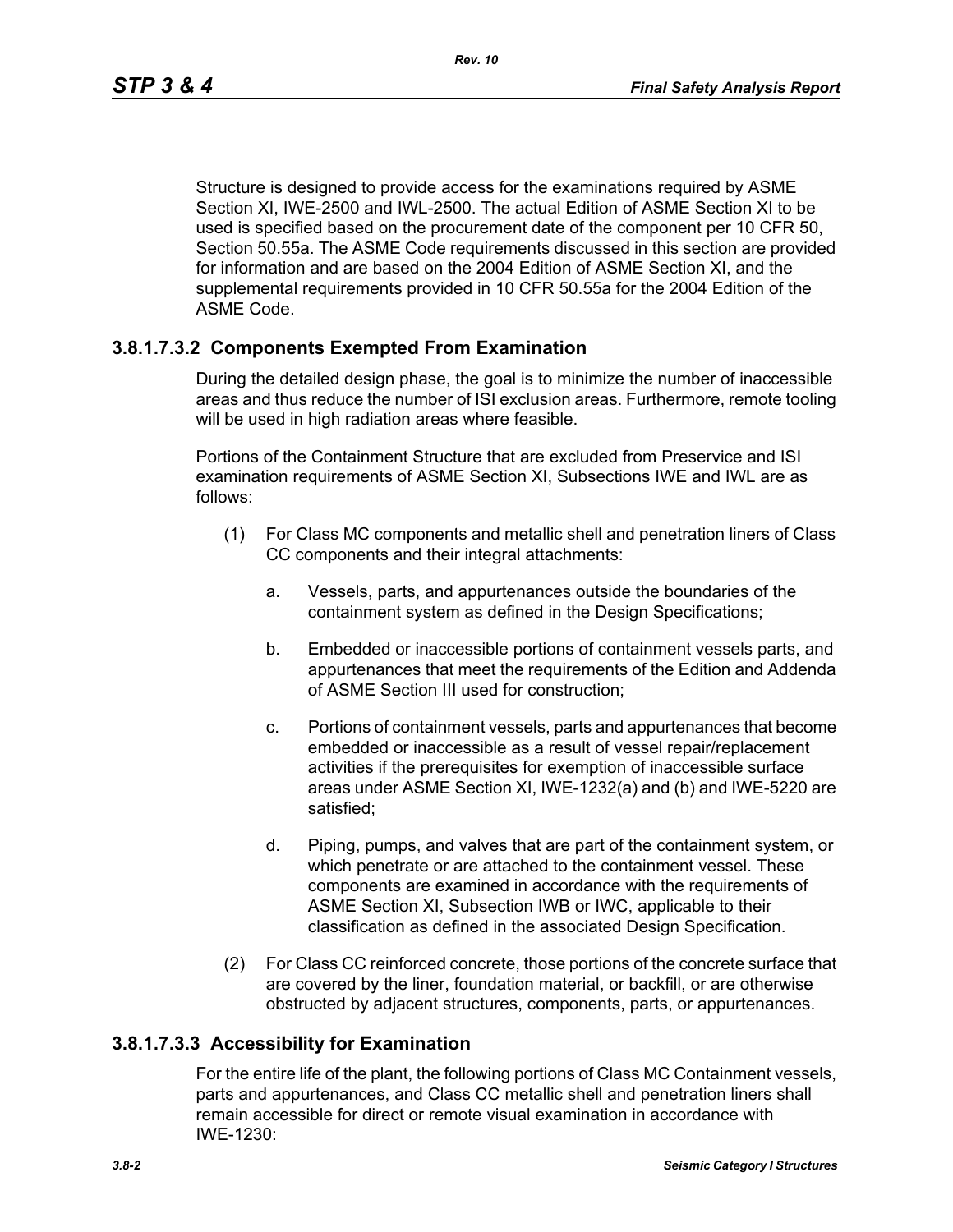- (1) Openings and penetrations;
- (2) Structural discontinuities;
- (3) 80% of the pressure retaining boundary, excluding attachments, structural reinforcement, and areas made inaccessible during construction;
- (4) Surface areas requiring augmented examination as identified in IWE-1240.

### **3.8.1.7.3.4 Preservice Examination**

The preservice examinations are performed prior to plant startup but after performance of the Containment Structural Integrity Test. Visual examinations are performed after the application of any required protective coatings. The preservice examinations include those examinations listed in ASME Section XI, Table IWE-2500-1, IWL-2510 and Table IWL-2500-1, per Articles IWE-2200 and IWL-2200.

Per Table IWE-2500-1, examinations for Class MC Components are general visual examinations for accessible surface areas and moisture barriers such as caulking, flashing and other sealants used to prevent intrusion of moisture into inaccessible areas. In addition, VT-3 examination methods are used to conduct examinations of wetted surfaces of submerged areas and accessible portions of the containment vent system. Containment surface areas requiring augmented examination are those listed in IWE-1241.

Table IWL-2500-1 for examinations of Class CC concrete requires general visual examination of accessible concrete surface areas and detailed visual examination of suspect surface areas.

#### **3.8.1.7.3.5 Visual Examination Methodology**

Visual examination types VT-1 and VT-3 shall be conducted in accordance with ASME Section XI, IWA-2200. When performing IWE examinations remotely, the maximum direct examination distance specified in Table IWA-2210-1 may be extended and the minimum illumination requirements specified in Table IWA-2210-1 may be decreased provided that the conditions or indications for which the visual examination is performed can be detected at the chosen distance and illumination. The "owner defined" visual examination provisions in IWE-2310(a) shall not be used for VT-1 and VT-3 examinations.

# **3.8.1.7.3.6 Visual Examination of Surfaces**

When performing visual examinations of Class MC pressure retaining components and their integral attachments, and of metallic shell and penetration liners of Class CC pressure retaining components, the examinations shall be performed in accordance with IWE-2500 and Table IWE 2500-1. General visual examinations shall be used to conduct the examinations in Items E1.11 and E1.30 of Table IWE-2500-1 in accordance with Examination Category E-A. The VT-3 examination method shall be used to conduct the examinations in Items E1.12 and E1.20 of Table IWE-2500-1. Augmented examinations shall be in accordance with Examination Category E-C in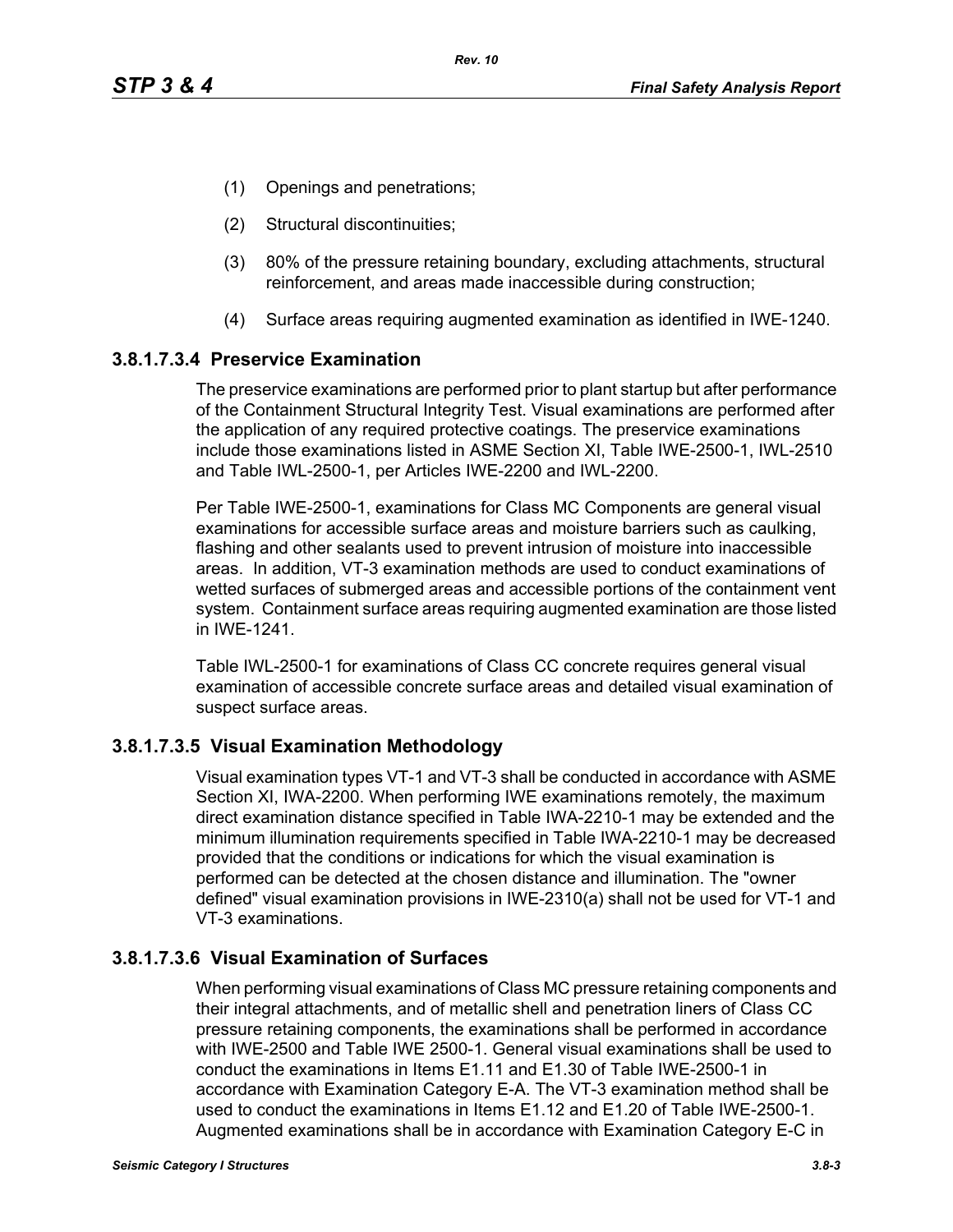Table IWE-2500-1 to assess the condition of surfaces when required to determine the magnitude of deterioration and extent of any deteriorated or distressed surfaces. The VT-1 examination method shall be used to conduct the examination in Item E4.11 of Table IWE-2500-1.

Visual examinations of concrete surfaces shall be performed in accordance with IWL-2300. Visual examinations shall be performed directly or remotely, with adequate illumination, by personnel with visual acuity sufficient to detect evidence of degradation.

### **3.8.1.7.3.7 Visual Examination of Bolted Connections**

A general visual examination of the pressure-retaining bolted connections that are identified as part of Accessible Surface Areas in Item E1.11 of Table IWE-2500-1, Examination category E-A, shall be conducted using the VT-3 examination method once during each interval as defined by IWE-2412 in ASME Section XI. This includes the containment bolted connections that are disassembled during the scheduled performance of the examinations in Item E1.11 of Table IWE-2500-1. As an alternative to performing the VT-3 examinations of containment bolted connections that are disassembled during the scheduled performance of Item E1.11, the VT-3 examinations of containment bolted connections may be conducted whenever the bolted connections are disassembled for any reason. Flaws or degradation identified during the performance of a VT-3 examination shall be examined in accordance with the VT-1 examination method. The criteria given in the material specification or in ASME Section XI, IWB-3517.1, shall be used to evaluate containment bolting flaws or degradation.

#### **3.8.1.7.3.8 Ultrasonic Examination**

The ultrasonic thickness measurements used for surfaces requiring augmented examination in accordance with ASME Section XI, Table IWE-2500-1, Examination Category E-C, Item E4.12, are conducted using a technique demonstrated on a calibration standard. Methods such as those described in Section V, Article 23, SE-797, "Standard Practice for Thickness Measurement by Manual Contact Ultrasonic Method", are acceptable. The ultrasonic thickness measurements are performed for both Class MC Components and metallic shell and penetration liners of Class CC components if augmented examination is necessary under the provisions of ASME Section XI, IWE-1240.

### **3.8.1.7.3.9 Alternative Examination Techniques**

As provided by ASME Section XI, IWA-2240, "Alternative Examinations", a combination of methods, or newly developed techniques may be substituted for methods specified for a given item, provided that they are demonstrated to be equivalent or superior to the specified method. This provision allows for the use of newly developed examination methods, techniques, etc., which may result in improvements in examination reliability and reductions in personnel exposure.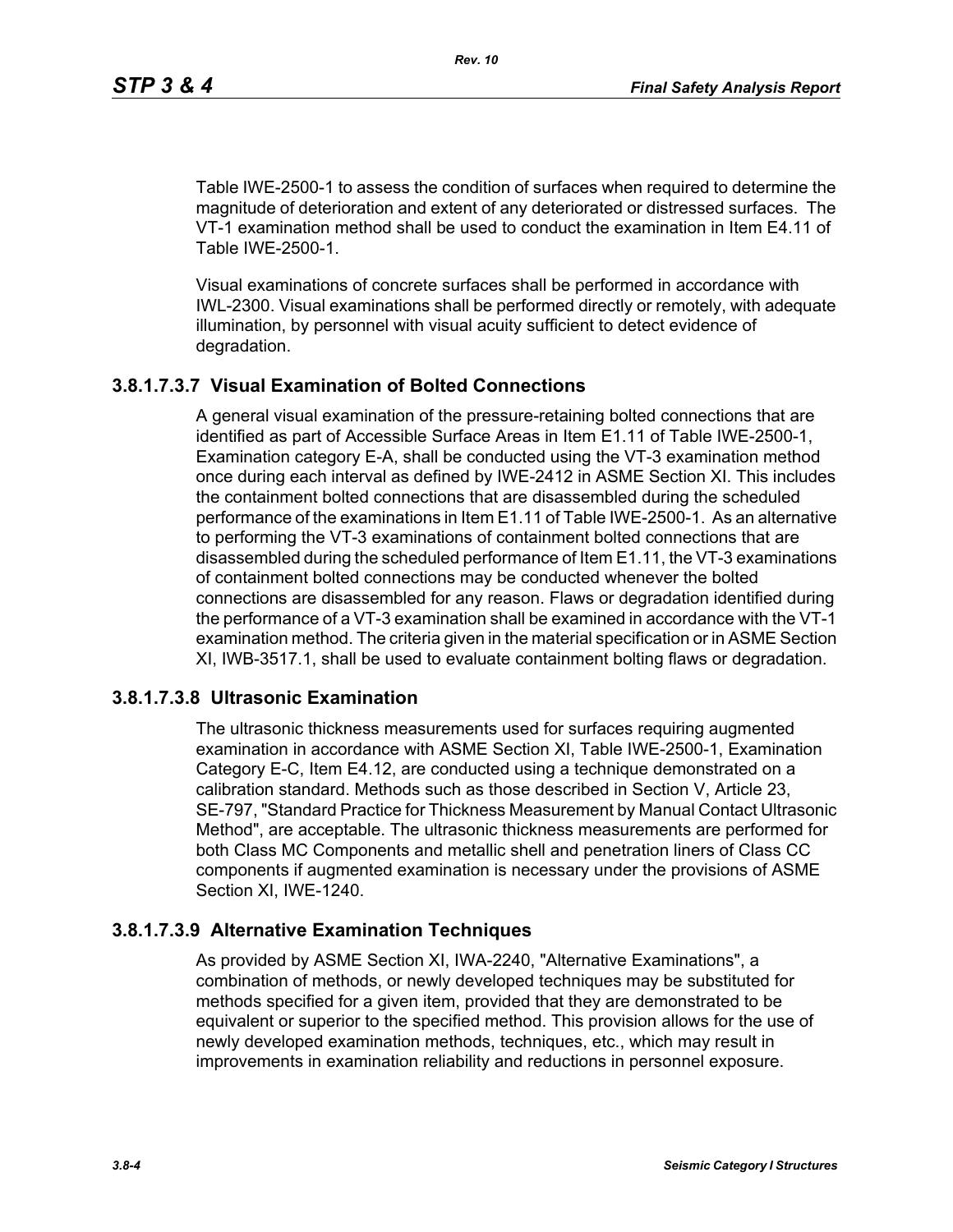# **3.8.1.7.3.10 Qualification of Examination Personnel and Systems for Ultrasonic Examination**

Personnel performing preservice and inservice examinations of the containment system are qualified in accordance with the applicable requirements of ASME Section XI. Personnel shall conduct VT-1 and VT-3 examinations in accordance with IWA-2200. Personnel conducting examinations in accordance with the VT-1 or VT-3 examination method shall be qualified in accordance with IWA-2300. Personnel performing detailed visual examination and general visual examination of concrete surfaces are qualified in accordance with IWA-2300 to perform examinations as described in IWL-2300. The "owner defined" personnel qualification provisions in IWE-2330(a) for personnel that conduct VT-1 and VT-3 examinations and IWL-2310(d) are not approved for use. Ultrasonic examination systems shall be qualified in accordance with an industry accepted program for implementation of ASME Section XI, Appendix VIII, "Performance Demonstration for Ultrasonic Examination Systems".

# **3.8.1.7.3.11 Inservice Inspection Schedule**

The ISI interval for Class MC Components and metallic shell and penetration liners of Class CC components and their supports shall conform to the 10 year inspection interval of Inspection Program B as described in ASME Section XI, IWE-2412 and Table IWE-2412-1. Except where deferral is permitted until the end of an inspection interval as specified in Table IWE-2500-1, the percentages of minimum examinations completed and maximum examinations credited within each period of the interval shall correspond to Table IWE-2412-1.

The ISI of Class CC reinforced concrete is per Section IWL-2400. It shall be performed at 1, 3, and 5 years following the completion of the Containment Structural Integrity Test and every 5 years thereafter in accordance with ASME Section XI, IWL-2510 and Table IWL-2500-1.

# **3.8.1.7.3.12 Acceptance Criteria and Evaluation of Examination Results**

For Preservice and ISI examinations, the requirements of IWE-3000 for ASME Class MC Components and metallic liners and IWL-3000 for ASME Class CC concrete components are used for evaluation of examination results. The ultrasonic acceptance standard of IWE-3511.3 for ASME Class MC Components is applied to metallic liners of Class CC components for containment surfaces requiring augmented examination. The criteria for the evaluation of containment bolting flaws or degradation are in accordance with IWB-3517.1 or the material specification.

# **3.8.1.7.3.13 System Pressure Tests**

System pressure tests of the Containment Structure are conducted in accordance with ASME Section XI, IWE-5000 and IWL-5000. Per IWE-5221, except as noted in IWE-5222, repair/replacement activities performed on the pressure retaining boundary of the Class MC or Class CC components shall be subjected to a pneumatic leakage test in accordance with provisions of 10 CFR 50, Appendix J. In addition to the Class CC requirements stated in IWL-5000 pertaining to pressure tests, IWL-4000 provides requirements for repair/replacement activities on the concrete containment structure.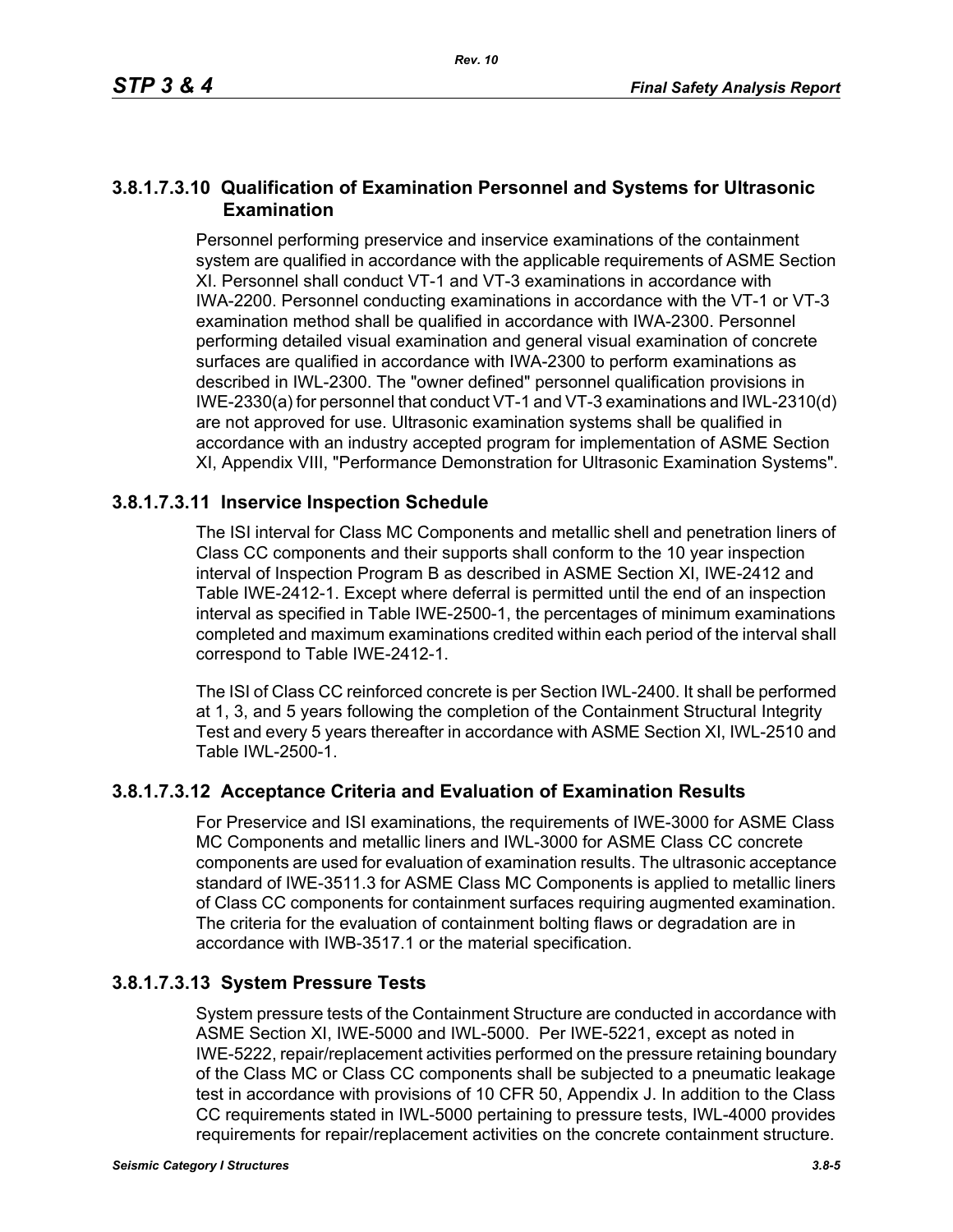# **3.8.1.7.3.14 Evaluation of Inaccessible Areas**

During operation, areas inaccessible for examination for acceptability are evaluated if conditions exist in accessible areas that indicate the presence of or result in the degradation of the inaccessible areas. For each such area identified, the following information is included in the Inservice Inspection Summary report required by ASME Section XI, IWA-6000:

- (1) A description of the type and estimated extent of degradation, and the conditions that led to the degradation.
- (2) An evaluation of each area and the result of the evaluation.
- (3) A description of necessary corrective actions.

### **3.8.4 Other Seismic Category I Structures**

STD DEP T1 2 15-1

STD DEP 12.3-3

*Other Seismic Category I structures which constitute the ABWR Standard Plant are the Reactor Building*, *Control Building*, *and* Diesel Generator Fuel Oil Tunnels.*Radwaste Building substructure. Figure 1.2-1 shows the spatial relationship of these buildings. The only other*non-Category I *structure*s *in close proximity to*which could interact with *these structures is*are the Radwaste Building, Service Building, Control Building Annex, the stack on the Reactor Building roof, and *the Turbine Building. It is*These structures, except the stack, are *structurally separated from the other ABWR Standard Plant buildings.* The analysis and design of these non-Category I structures are described in Sections 3.7.2.8 and 3.7.3.16.

Details of the Diesel Generator Fuel Oil Tunnels are provided in Section 3H.7.

*The R/B, steam tunnel, Residual Heat Removal (RHR) System, Reactor Water Cleanup (CUW) System, and Reactor Core Isolation Cooling (RCIC) System rooms are designed to handle the consequences of high-energy pipe breaks. The RHR, RCIC, and CUW rooms are designed for differential compartment pressures, with the associated temperature rise and jet force. Steam generated in the RHR compartment from the postulated pipe break exits to the steam tunnel through blowout panels.The steam tunnel is vented to the Turbine Building (T/B) through the seismic interface restraint structure (SIRS). The steam tunnel, which contains several pipelines (e.g., main steam, feedwater, RHR), is also designed for a compartment differential pressure with the associated temperature changes and jet force.*

#### **3.8.4.1.3 Radwaste Building Substructure** (Not Used)

STD DEP T1 2.15-1

*The Radwaste Building (RWB) Substructure is shown in Section 1.2.*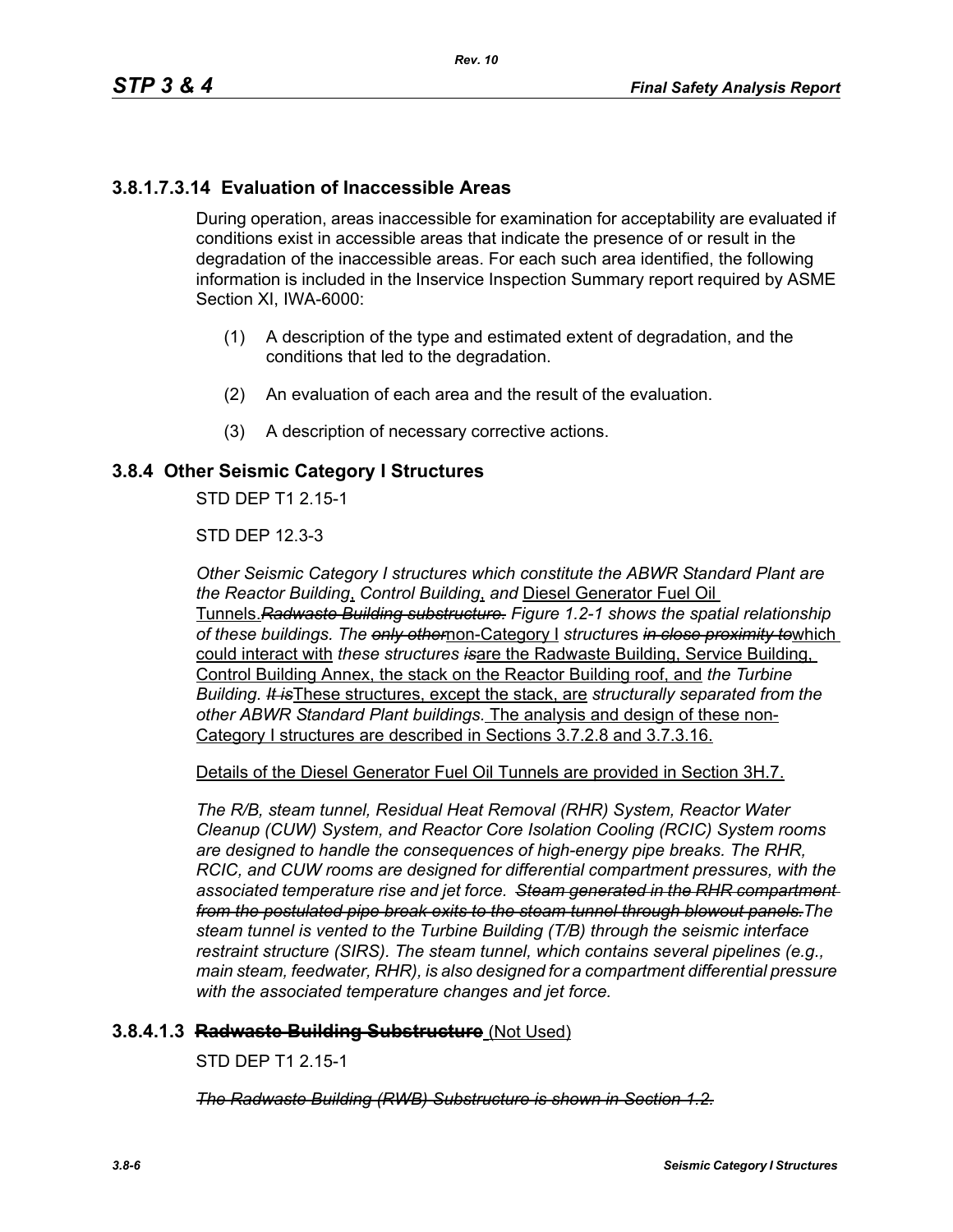*The Radwaste Building is a reinforced concrete structure 60.4 66.2m by 41.2 38.8m and a height of 29.5 27.4m from the top of the basemat. The building consists of a below grade substructure consisting of walls (1.2m thick) and slabs of reinforced concrete forming a rigid box structure which serves as a container to hold radioactive waste in case of an accident. This substructure is located below grade to increase shielding capability and to maximize safety. It is supported on a separate foundation mat whose top is 13.7m below grade. In addition, a reinforced concrete superstructure*

*15.7 13.4m high extends above grade floor level and houses the balance of the radwaste equipment.*

*The RWB Substructure houses the high and low conductivity tanks, clean up phase sperarators, spent resin storage tanks, a concentrated waste storage tank, distillate tank and associated filters, and pumps for the radioactive liquid and solid waste treatment systems.*

*Although the radwaste superstructure is not a Seismic Category I structure, its major structural concrete walls, slabs, columns and roof are designed to resist Seismic Category I loads.*

*The summary report for the readwaste building is in Section 3H.3. This report contains a description of radwaste building, the loads, load combinations, reinforcement stresses, and concrete stresses at locations of interest. In addition, the report contains reinforcement details for the basement, seismic walls, and floors.*

#### **3.8.4.2.1 Reactor Building**

STD DEP 1.8-1

*The major portion of the Reactor Building is not subjected to the abnormal and severe accident conditions associated with a containment. A listing of applicable documents follows:*

*(1) [ACI 349, Code Requirements for Nuclear Safety-Related Concrete Structures (as modified by Table 3.8-10)*.*]\**

#### **3.8.4.2.3 Radwaste Building Substructure** (Not Used)

STD DEP T1 2.15-1

*[The RWB Substructure shall be designed using the same codes and standards as the reactor building. Refer to Subsection 3.8.4.2.1 for a complete list.]\**

*In addition, the non-Seismic Category 1 I reinforced concrete portion of the superstructure is designed according to the seismic provisions of the uniform building code.*

#### **3.8.4.3.2 Control Building and Radwaste Building Substructure**

STD DEP T1 2.15-1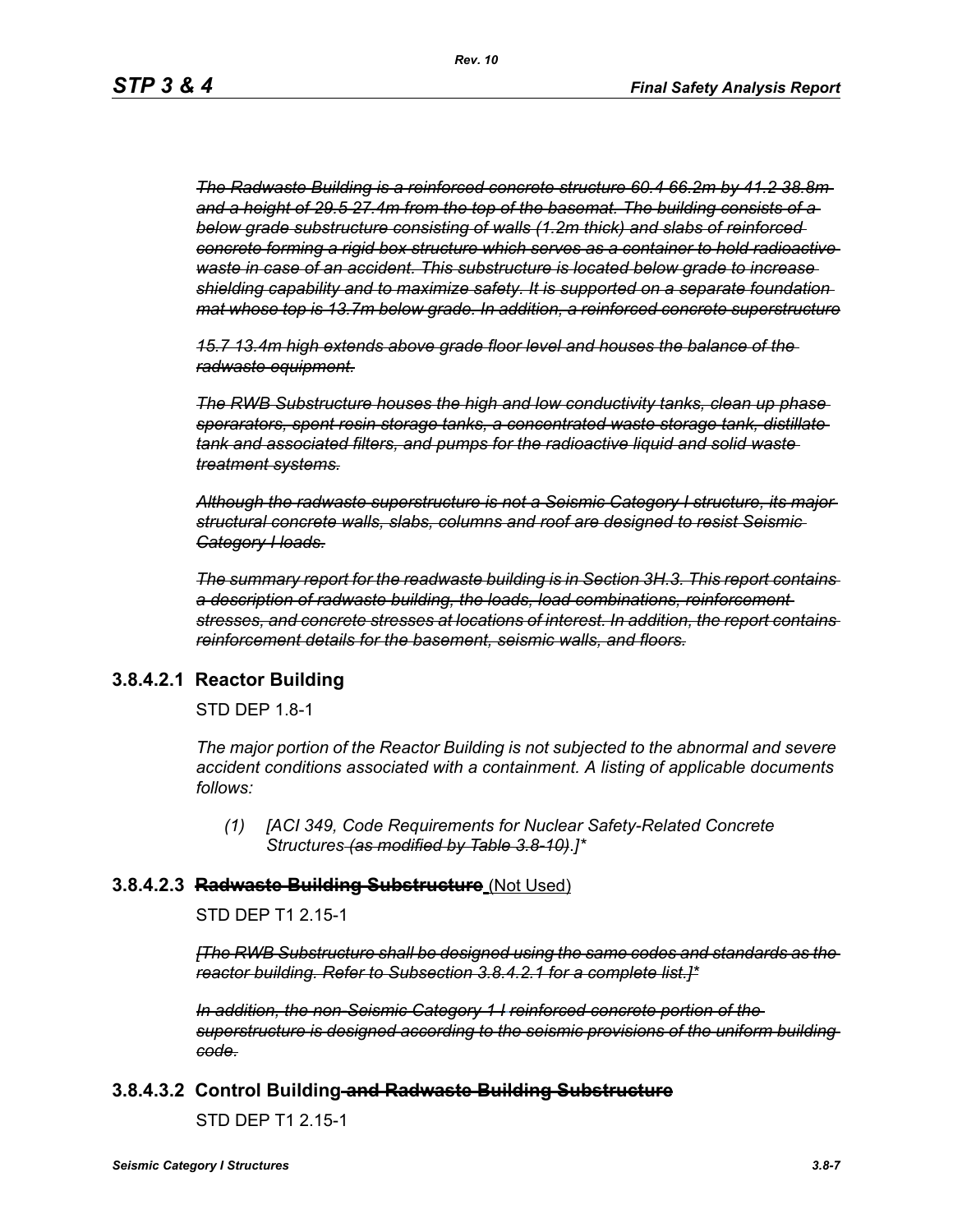### **3.8.4.4.1 Reactor Building***,* **and Control Building***,* **and Radwaste Building Substructure**

STD DEP T1 2.15-1

*[The Reactor Building,*and *Control Building and Radwaste Building Substructure will be designed in accordance with ACI-349 for concrete structures and ANSI/AISC-N690 specification for steel structures.]\** 

*The Reactor Building*and *Control Building. and Radwaste Building Substructure are analyzed using the computer codes listed in Appendix 3C.* 

*The foundation for Category I structures is contained in the summary reports for their respective buildings. The reactor building foundations is contained in Section 3H.1,* and the control building foundation is in Section 3H.2.<del>, and the radwaste building</del> *foundation is in Section 3H.3. This summary report contains a section detailing safety factors against sliding, over turning, and floatation.*

# **3.8.4.5.3 Radwaste Building Substructure** (Not Used)

STD DEP T1 2 15-1

*[Structural acceptance criteria are defined in ANSI/AISC-N690 and ACI 349 Codes.]\* In no case does the allowable stress exceed 0.9Fy where Fy is the minimum specified yield stress. The design criteria preclude excessive deformation of the Reactor Building. The clearances between adjacent buildings are sufficient to prevent impact during a seismic event.*

# **3.8.5.1 Description of the Foundations**

STD DEP T1 2.15-1

*The Radwaste Building foundation is a rectangular reinforced concrete mat 60.4m by 41.2 and 2.5m thick. The top of the Radwaste Building mat is 13.5m below grade. The foundation mat is constructed of cast-in-place conventionally reinforced concrete. It supports the Radwaste Building structure.*

*The foundation for Category 1 structures is contained in the summary reports for their respective buildings. The Reactor Building foundation is contained in Section 3H.1* and *the Control Building foundation is in Section 3H.2., and the Radwaste Building foundation is in Section 3H.3. This summary report contains a section detailing safety factors against sliding, over turning, and floatation.*

# **3.8.5.8.1 Description of Foundations for DGFOT**

Diesel Generator Fuel Oil Tunnels (DGFOT) foundation is a 2 ft thick reinforced concrete basemat placed over two feet thick lean concrete mud mat. The foundation analysis and design is performed using a three dimensional finite element analysis (FEA). The flexibility of the basemat and the supporting soil is accounted for through use of foundation soil springs. For additional analysis and design details, see Section 3H.7.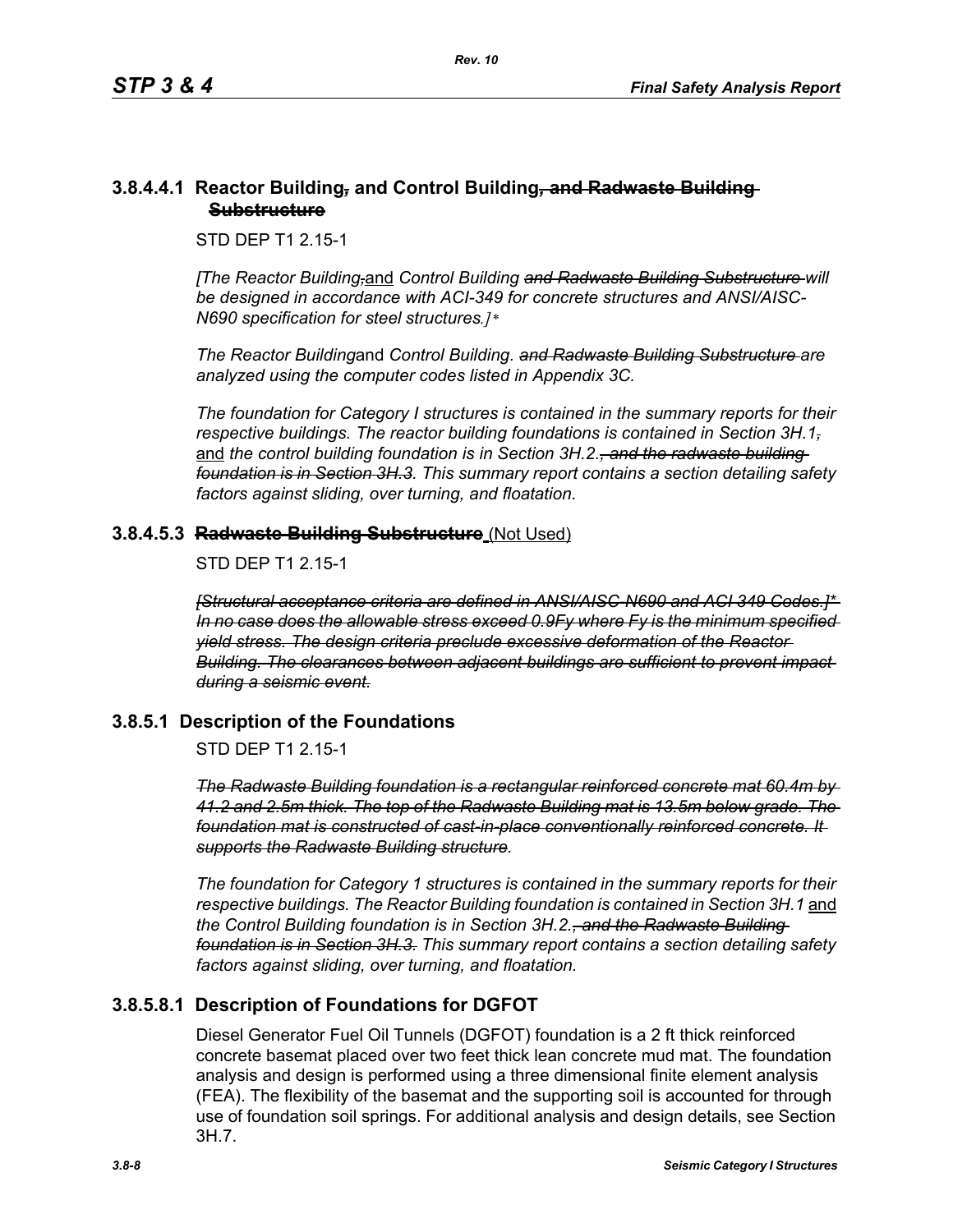Seismic gaps between the DGFOT and adjoining Reactor Building (RB) and Diesel Generator Fuel Oil Storage Vaults (DGFOSV) as well as the differential movements for design commodities communicating between the DGFOT and the adjoining RB and DGFOSV are determined considering settlement and tilts obtained from time rate of settlement analysis accounting for construction sequence, seismic movements from seismic analysis, and translations and/or rotations from sliding and overturning stability evaluations.

# **3.8.5.9 Description of Foundations for Category I Site-Specific Structures**

### **3.8.5.9.1 UHS/RSW Pump House**

Ultimate Heat Sink (UHS)/Reactor Service Water (RSW) Pump House foundation is a 10 ft thick reinforced concrete basemat placed over two feet thick lean concrete mud mat. The foundation analysis and design is performed using a three dimensional finite element analysis (FEA). The flexibility of the basemat and the supporting soil is accounted for through use of foundation soil springs. For additional analysis and design details, see Section 3H.6.

Seismic gaps between the RSW Pump House and the adjoining RSW Piping Tunnels as well as the differential movements for design of commodities communicating between the RSW Pump House and RSW Piping Tunnels are determined considering settlement and tilts obtained from time rate of settlement analysis accounting for construction sequence, seismic movements from seismic analysis, and translations and/or rotations from sliding and overturning stability evaluations.

#### **3.8.5.9.2 Reactor Service Water (RSW) Piping Tunnels**

RSW Piping Tunnels foundation is a 3 ft thick reinforced concrete basemat placed over 2 ft thick lean concrete mud mat. The foundation analysis and design is performed using conservative manual calculations as described in Section 3H.6.6.2.2.

Seismic gaps between the RSW Piping Tunnels and the adjoining Control Building (CB) and RSW Pump House as well as the differential movements for design of commodities communicating between the RSW Piping Tunnels and the adjoining CB and RSW Pump House are determined considering settlement and tilts obtained from time rate of settlement analysis accounting for construction sequence, seismic movements from seismic analysis, and translations and/or rotations from sliding and overturning stability evaluations.

# **3.8.5.9.3 Diesel Generator Fuel Oil Storage Vaults (DGFOSV)**

DGFOSV foundation is a 6 ft thick reinforced concrete basemat placed over 2 ft thick lean concrete mud mat. The foundation analysis and design is performed using a three dimensional finite element analysis (FEA). The flexibility of the basemat and the supporting soil is accounted for through use of foundation soil springs. For additional analysis and design details, see Section 3H.6.7.

Seismic gaps between the DGFOSV and the adjoining DGFOT as well as the differential movements for design commodities communicating between the DGFOSV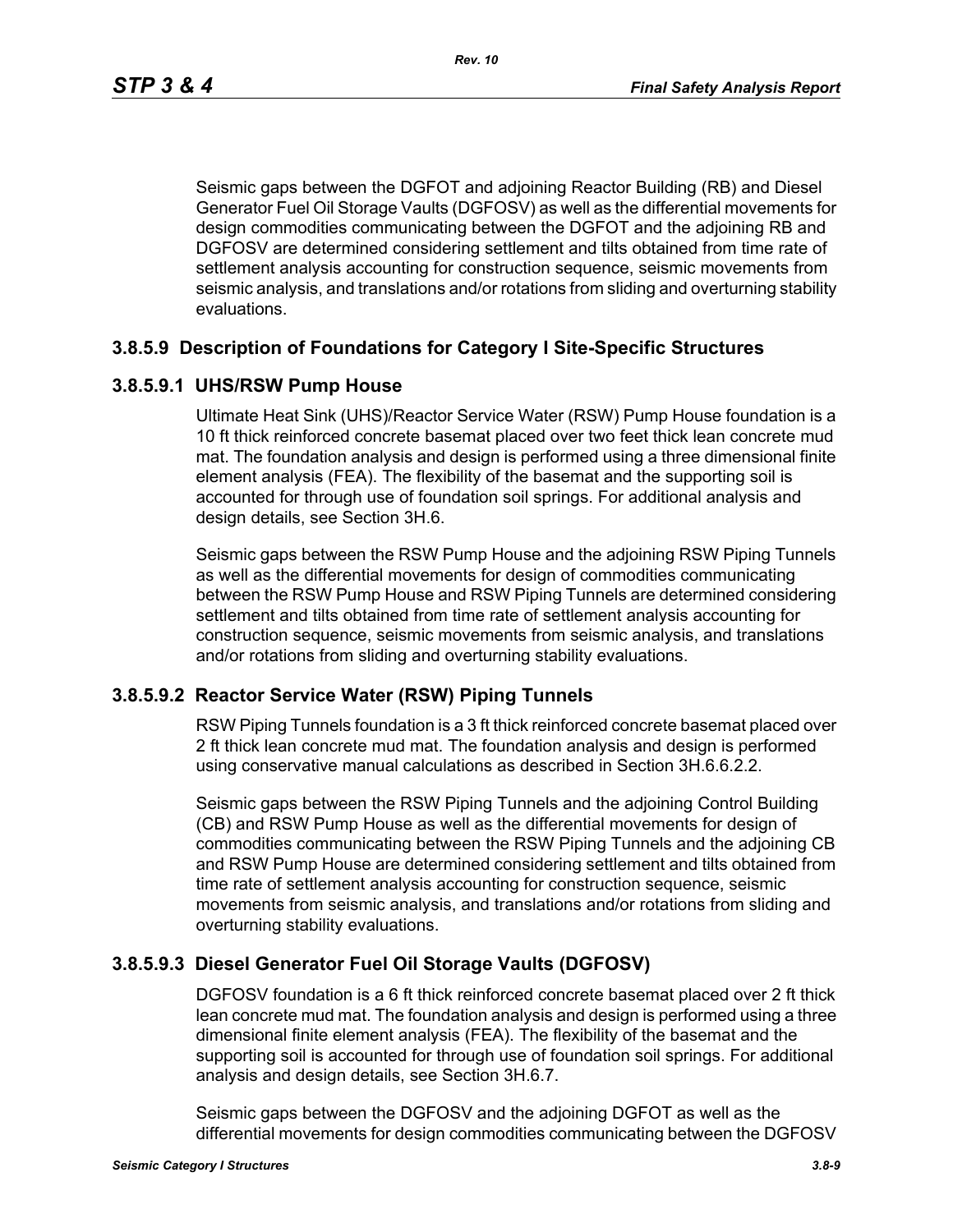and DGFOT are determined considering settlement and tilts obtained from time rate of settlement analysis accounting for construction sequence, seismic movements from seismic analysis, and translations and/or rotations from sliding and overturning stability evaluations.

## **3.8.5.10 Construction Sequencing for Seismic Category I Foundations**

In order to assure that construction loading does not result in excessive stresses on the foundation mat or the superstructure, construction sequence planning will consider the following:

- Construction should proceed such that major walls at the lowest level, those providing foundation mat stiffness, are constructed across essentially the entire foundation before loads from walls and slabs above are applied.
- **Loads should be uniformly applied to the foundations.**
- Overall foundation tilt would remain within 1/600.

Construction specifications will include the following requirements:

- The concrete placement for the superstructure will be such that the superstructure is erected uniformly considering the following:
	- Concrete pours for major walls are limited to the lesser of about 20'-0" or to the floor above until all of the major walls at that elevation are poured.
	- Concrete pours for major floor slabs are essentially completed for the entire floor before concrete pours are started for floor above.
- For the RSW Pump House/UHS foundation, the following sequence will be specified:
	- Excavate the RSW Pump House/UHS to the bottom of the UHS foundation.
	- Place the UHS foundation concrete to a construction joint within about ten feet of the junction with the RSW Pump House.
	- Drive sheet piling along the RSW Pump House wall adjacent to the UHS and excavate to the bottom of the RSW Pump House foundation.
	- Place the RSW Pump House foundation concrete.
	- Place the RSW Pump House concrete walls up to the UHS foundation level.
	- Complete concrete placements for UHS foundations and RSW Pump House slabs at the top of the UHS foundation level.
	- For the remaining portions of the UHS basin and RSW Pump House above the UHS basemat level the concrete pour of the major walls will be limited to the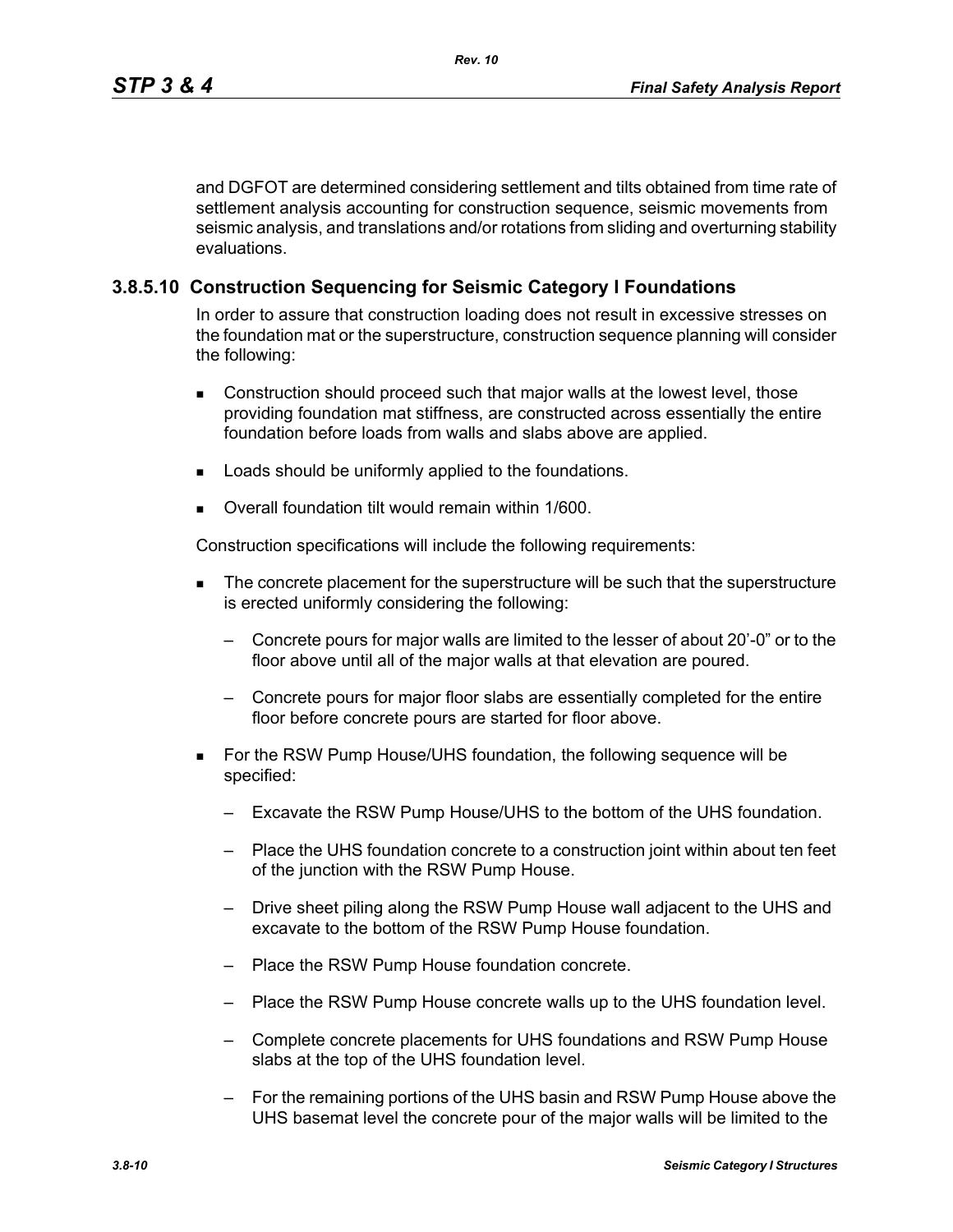lesser of about 20'-0" or to the floor above until all of the major walls at that elevation are poured.

- **For the buried tunnels, the following sequence will be specified:** 
	- Construct the tunnels uniformly and level by level to a construction joint within about ten feet of the junction with the terminating structure.
	- After placing backfill around and above each tunnel, place the last tunnel segment adjacent to the terminating structure.

# **3.8.6 COL License Information**

### **3.8.6.1 Foundation Waterproofing**

The following standard supplement addresses COL License Information Item 3.23.

Foundation waterproofing is done by placing a waterproofing membrane near the top elevation of the concrete fill. The remainder of the concrete fill is then poured on top of the waterproofing material. A waterproof membrane that could degrade the ability of the foundation to transfer loads is not used.

The material used for the waterproof membrane will be a two-coat color-coded Methyl Methacrylate (MMA) resin, which is an elastomeric "spray-on" membrane. The total thickness of the waterproofing membrane will be a nominal 120 mils.

Additional testing on the waterproofing membrane will be required to demonstrate the adequacy of the membrane's performance under applicable mechanical conditions, including pressures from the backfill, hydrostatic pressure, and foundation bearing. Test conditions will simulate the environment at the walls and the base level. The horizontal membrane (located in the structural concrete fill) will also be tested for its resistance to the hydrostatic pressures at the membrane location, as the basic assumption that necessitates the use of waterproofing is that cracks in the concrete fill will allow water to propagate up to the waterproofing membrane.

The membrane will be tested in accordance with ASTM D5385, Standard Test Method for Hydrostatic Pressure Resistance of Waterproofing Membranes, which requires that the membrane be subjected to a pressure of 100 psi. The acceptance criterion is that the sample is able to resist the expected hydrostatic pressure.

The waterproofing membrane will be tested per ASTM C267 (Standard Test Methods for Chemical Resistance of Mortars, Grouts, and Monolithic Surfacings and Polymer Concretes) for its resistance to the concrete mix chemistry, the actual backfill material chemistry, and groundwater chemistry found on site. Additional testing of the waterproofing membrane's ability to resist the chemical reagents as specified through accelerated aging will be done per ASTM G114 (Standard Practices for Evaluating the Age Resistance of Polymeric Materials Used in Oxygen Service). The margin provided by the testing, for chemicals and pressure exposures, along with the results from accelerated age testing will ensure that the waterproofing will sufficiently resist the projected environmental pressures over its intended lifetime.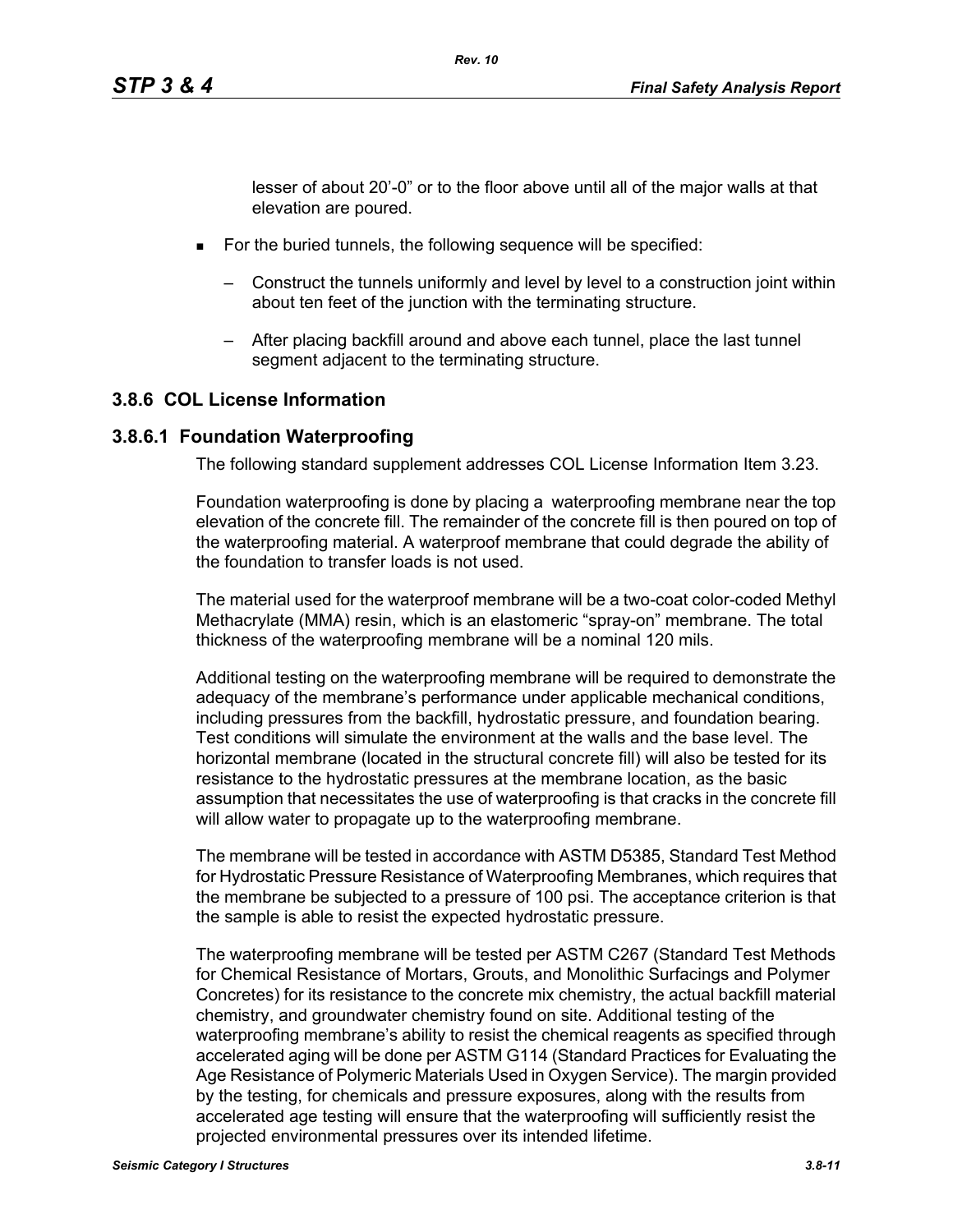The coefficient of friction of the waterproofing material will be determined with a qualification program prior to procurement of the material. The qualification program will be developed to demonstrate that the selected material will meet the waterproofing and friction requirements. The qualification program will include testing to demonstrate that the waterproofing requirements and the coefficient of friction required to transfer seismic loads have been met. Testing methods will simulate field conditions to demonstrate that the minimum required static coefficient of friction of 0.75 is achieved by the structural concrete fill - waterproof membrane structural interface. The material will meet the required friction factor. Also, to achieve a minimum coefficient of friction of 0.75 to prevent sliding at the construction joints in the structural concrete and concrete fill, the concrete surfaces will be roughened in accordance with the provisions of Section 11.7.9 of ACI 349-97.

The test program will be based on the test methods contained in ASTM D1894. The tests will be performed with the expected range of normal compressive stresses. The coefficient of friction, as defined in ASTM D1894, is the ratio of the force required to move one surface over another to the total force applied normal to those surfaces. The test fixture assembly will be designed to obtain a series of shear / lateral forces and the corresponding applied normal compressive loads. The test data will be generally represented by a best fit straight line whose slope is the coefficient of friction.

### **3.8.6.2 Site Specific Physical Properties and Foundation Settlement**

The following site-specific supplement addresses COL License Information Item 3.24.

Physical properties of the site-specific subgrade medium and the settlement of foundations are assessed in Sections 3H.6.4.2 and 2.5S.4.

#### **3.8.6.3 Structural Integrity Test Result**

The following standard supplement addresses COL License Information Item 3.25.

Structural Integrity Test (SIT) of the containments will be performed in accordance with Subsection 3.8.1.7.1 and ITAAC Table 2.14.1 Item #3. The Unit 3 containment will be considered a prototype and its SIT performed accordingly. The details of the test and the instrumentation are provided in the following subsections. The test and instrument plan for the Unit 3 SIT will conform to the requirements for prototype containments as delineated in Article CC-6000 of ASME Section III, Division 2. The test and instrument plan for the Unit 4 SIT will conform to the requirements for nonprototype containments as delineated in Article CC-6000 of ASME Section III, Division 2.

#### **3.8.6.3.1 Details of the Test:**

The containment is subjected to integrity tests that include both an overall internal pressure test and a differential pressure test. The SIT will be performed at a test pressure of at least 1.15 times the containment design pressure in both the drywell and suppression chamber simultaneously. The differential pressure test will be performed at a test pressure of at least 1.0 times the maximum design differential pressure. The test pressure will be held for at least 1 hour.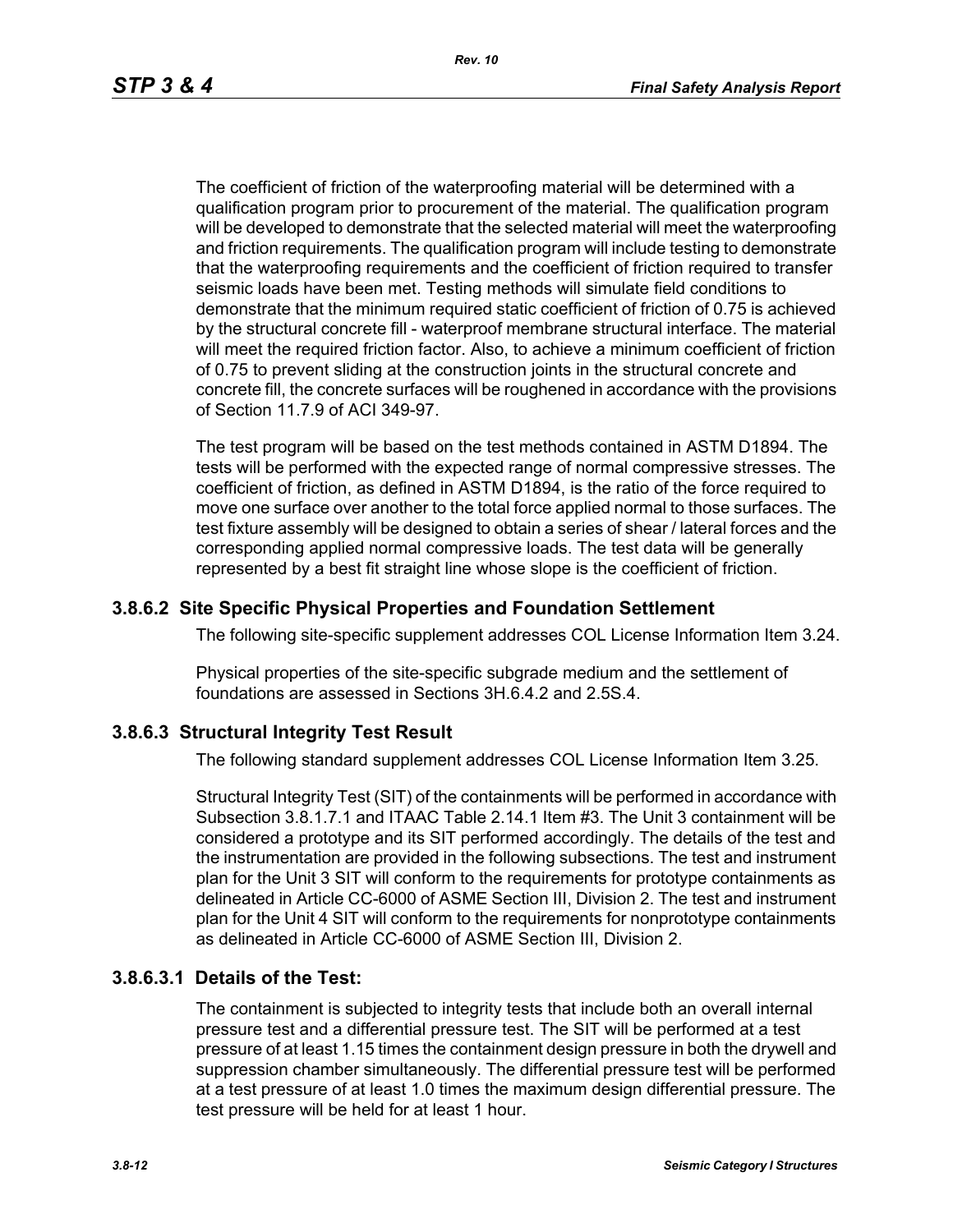Predictions of displacements and strains will be made prior to the start of the Unit 3 test. During the SIT, the suppression chamber and spent fuel pool will be filled with water to the normal operational water level. Atmospheric air will be used as the testing medium for both the overall and the differential pressure test. The Designer or his designee will perform a pretest visual examination of the accessible portions of the Reinforced Concrete Containment Vessel (RCCV) prior to the SIT in accordance with CC-6210 of ASME Section III, Division 2. The Designer or his designee will witness the SIT and will monitor displacement measurements.

# **3.8.6.3.1.1 Test Description & Objectives**

- *(1)* The SIT will test the RCCV for structural performance acceptability as a prerequisite for Code Acceptance and stamping. The test will be conducted in accordance with the 2001 Edition, including 2003 addenda, of the ASME Boiler & Pressure Vessel Code, Section III, Division 2, Article CC-6000 (hereinafter referred to as the ASME Code).
- *(2)* The SIT is performed at a test pressure of at least 1.15 times the containment design pressure of 45 psig (1.15x45=51.75 psig) (357 kPag) to demonstrate the quality of construction and to verify the acceptable performance of new design features. The structural response of the system under the required maximum test pressure - measured in terms of displacements, strain (Unit 3 only) and cracking - shall be recorded and the data shall be presented in a final report.
- *(3)* Evaluation of SIT results will be conducted in accordance with Section CC-6400 of the ASME Code using the acceptance criteria given in Section CC-6410.
- *(4)* The SIT shall be performed using atmospheric air.

# **3.8.6.3.1.2 Test Parameters:**

- *(1)* Loading
	- *(a)* Pressurization/depressurization test of the RCCV

The SIT will subject the RCCV to a pressurization/depressurization sequence during which the internal pressure is increased from atmospheric pressure to the test pressure at which point pressure inside the RCCV will be held at maximum test pressure for at least 1 hour. Afterwards, the internal pressure is decreased from the maximum test pressure to atmospheric pressure. A detailed description of the test pressurization sequence is provided in Subsection 3.8.6.3.1.2(1)(c) below.

*(b)* Differential pressurization/depressurization of drywell and suppression chamber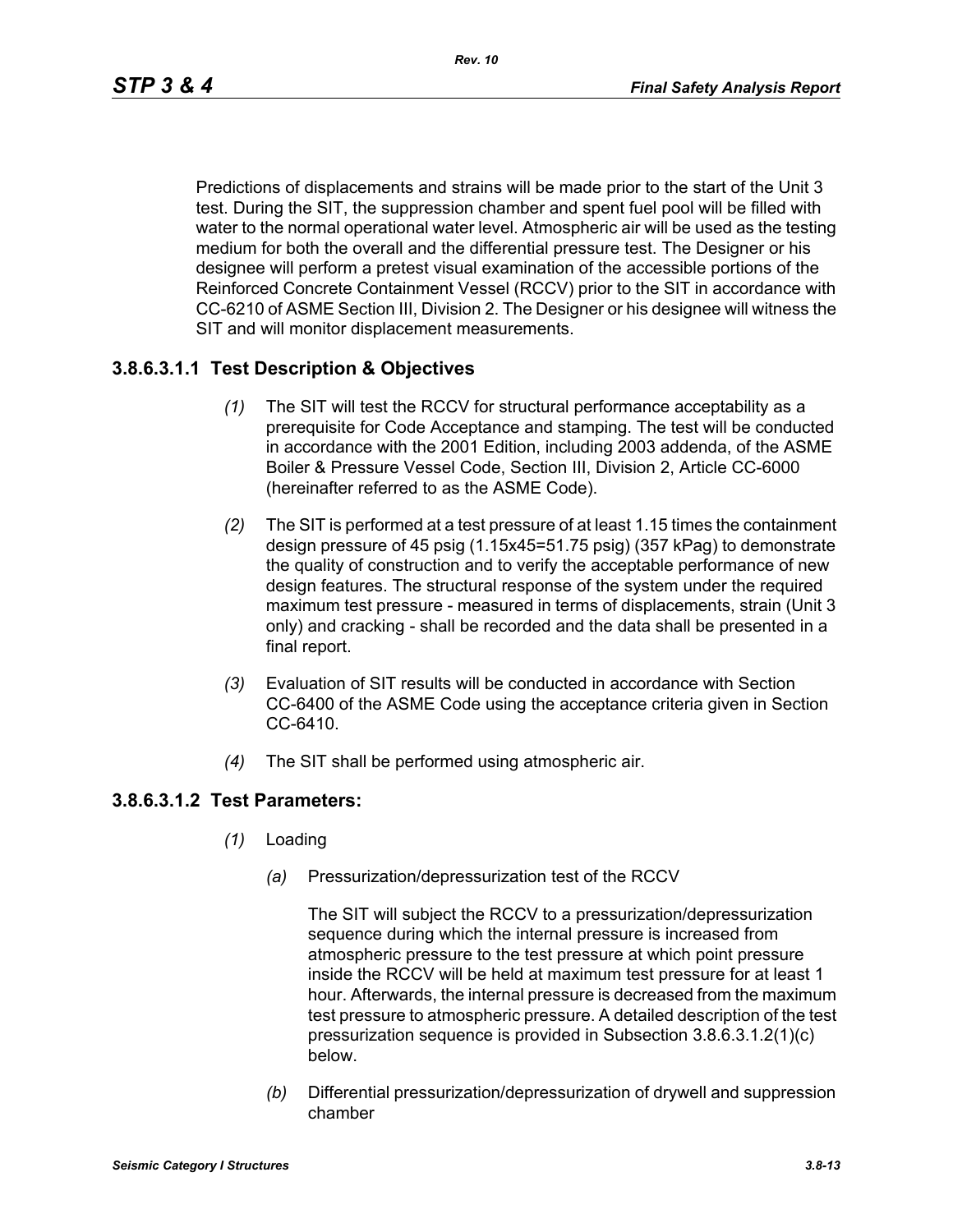The SIT will subject the drywell of the RCCV to a differential pressurization/depressurization sequence while the suppression chamber is at the atmospheric pressure. For this test, the internal pressure of the drywell is set to 25 psig (172 kPag) and held at this level for at least 1 hour.

*Rev. 10*

*(c)* Pressurization Sequence

The pressurization/depressurization rate during the test shall not exceed 20% of the maximum test pressure per hour, or 10.35 psig per hour. The pressurization and depressurization shall be performed using a minimum of 5 pressure steps. At the end of each step, the pressure shall be held for a minimum of 1 hour to collect a full set of strains (Unit 3 only), displacements, and temperatures. Once the full SIT test pressure is obtained, the pressure shall be held for a minimum of 2 hours to perform crack mapping in addition to collecting a full set of strains (Unit 3 only), displacements, and temperatures. The same process shall be used during the depressurization phase of the test.

- *(2)* Response
	- *(a)* Displacement

Displacement measurements shall be taken at the following locations:

- (a.1) Radial displacements in the drywell: top of the drywell, midheight of the upper drywell, and above the diaphragm floor. Radial displacements in the suppression chamber (SC): top of the SC, mid-height of the SC, and above the basemat. Measurements shall be made at a minimum of four approximately equally spaced azimuths and should be perpendicular to the containment centerline.
- (a.2) Radial displacements of the containment wall adjacent to the largest opening, at a minimum of 12 points, four equally spaced on each of three concentric circles. The diameter for the inner circle shall be large enough to permit measurements to be made on the concrete rather than on the steel sleeve; the middle approximately 1.75 times the diameter of the opening; and the outer approximately 2.5 times the diameter of the opening. The change in the diameter of the opening shall be measured on the horizontal and vertical axes.
- (a.3) Vertical displacement of the RCCV walls at the top of the drywell relative to the basemat-wall junction, measured at a minimum of four approximately equally spaced azimuths.
- (a.4) Vertical displacement of the drywell top slab relative to the basemat near the reactor shield wall, and vertical displacement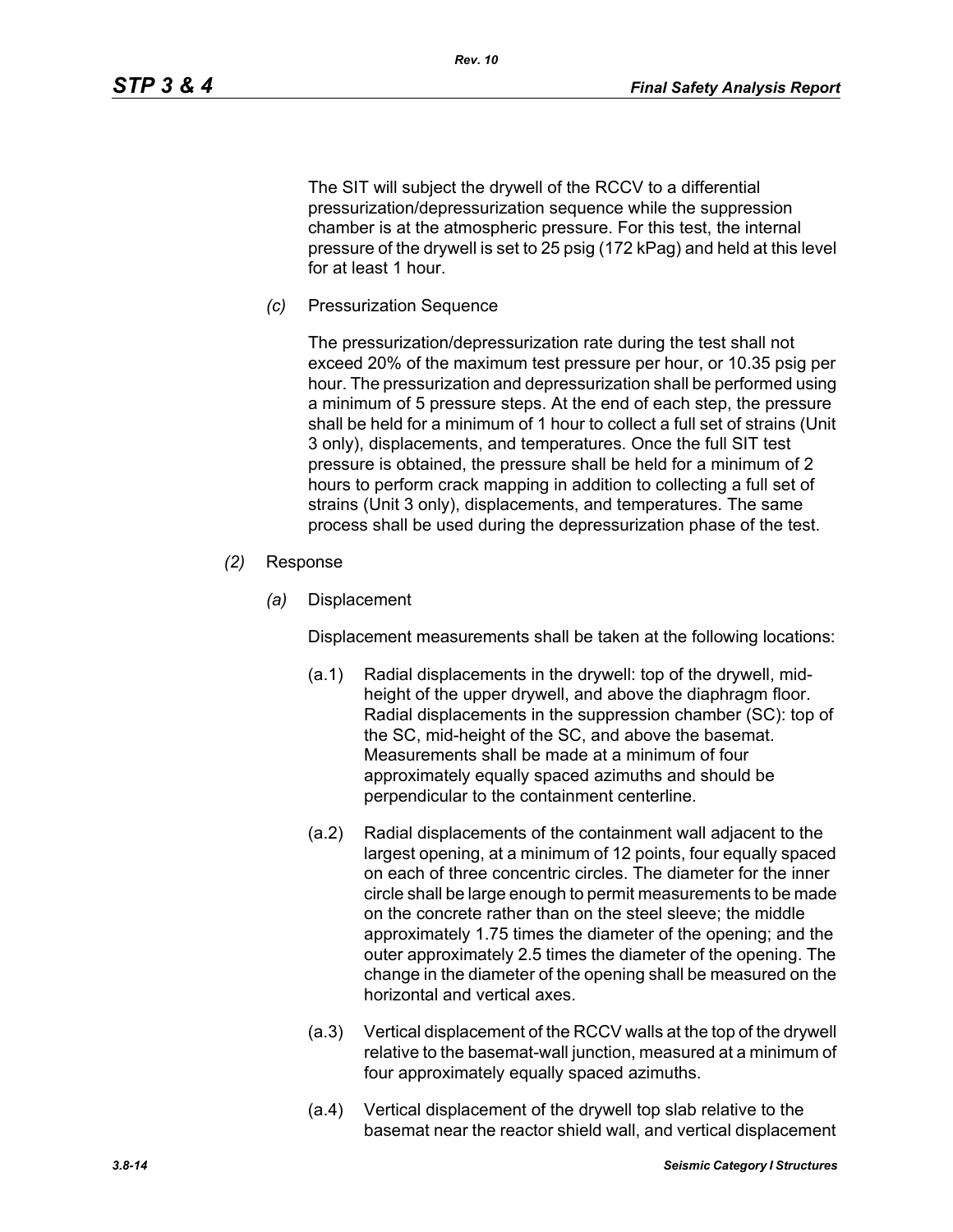of the drywell top slab relative to the basemat at two other approximately equally spaced locations between the reactor shield wall and the primary vertical wall of the RCCV on a common azimuth.

*(b)* Strain (Unit 3 Only)

Per requirements of Section CC-6370 of ASME code, the Unit 3 prototype containment shall be instrumented to measure strain. Strain measuring instrumentation will be located so as to demonstrate the structural behavior of the following areas of the RCCV, at a minimum:

- (b.1) the intersection of the shell and the basemat.
- (b.2) near mid-height on the suppression chamber.
- (b.3) near mid-height on the upper drywell.
- (b.4) the vicinity of the lower drywell access tunnel at azimuth 180 deg.
- (b.5) the intersection of the shell and the top slab.
- (b.6) the intersection of the shell and the diaphragm floor.
- (b.7) the intersection of the top slab and the drywell head.
- *(c)* Temperature

Ambient temperature shall be measured inside and outside the RCCV. In addition, per requirements of Section CC-6380 of ASME code, for the Unit 3 prototype containment, temperatures shall be measured at all strain gage locations to establish representative temperatures for strain measurements. Temperature measurements shall be used to correct measured strain values for thermal effects.

*(d)* Crack mapping

Per requirements of Section CC-6350 of ASME code, concrete surface cracks shall be mapped. The patterns of cracks that exceed 0.01 inch (0.25 mm) in width and 6 inches (152 mm) in length shall be mapped at specified locations before the test, at maximum pressure, and after the test. At each location, an area of at least 40 sq ft  $(3.7 \text{ m}^2)$  shall be mapped.

Locations for crack mapping will be finalized after the completion of the RCCV construction and SIT prediction analysis as well as the completion of engineering for placement of the equipment, piping, cables, and steel frame and galleries so that locations selected will: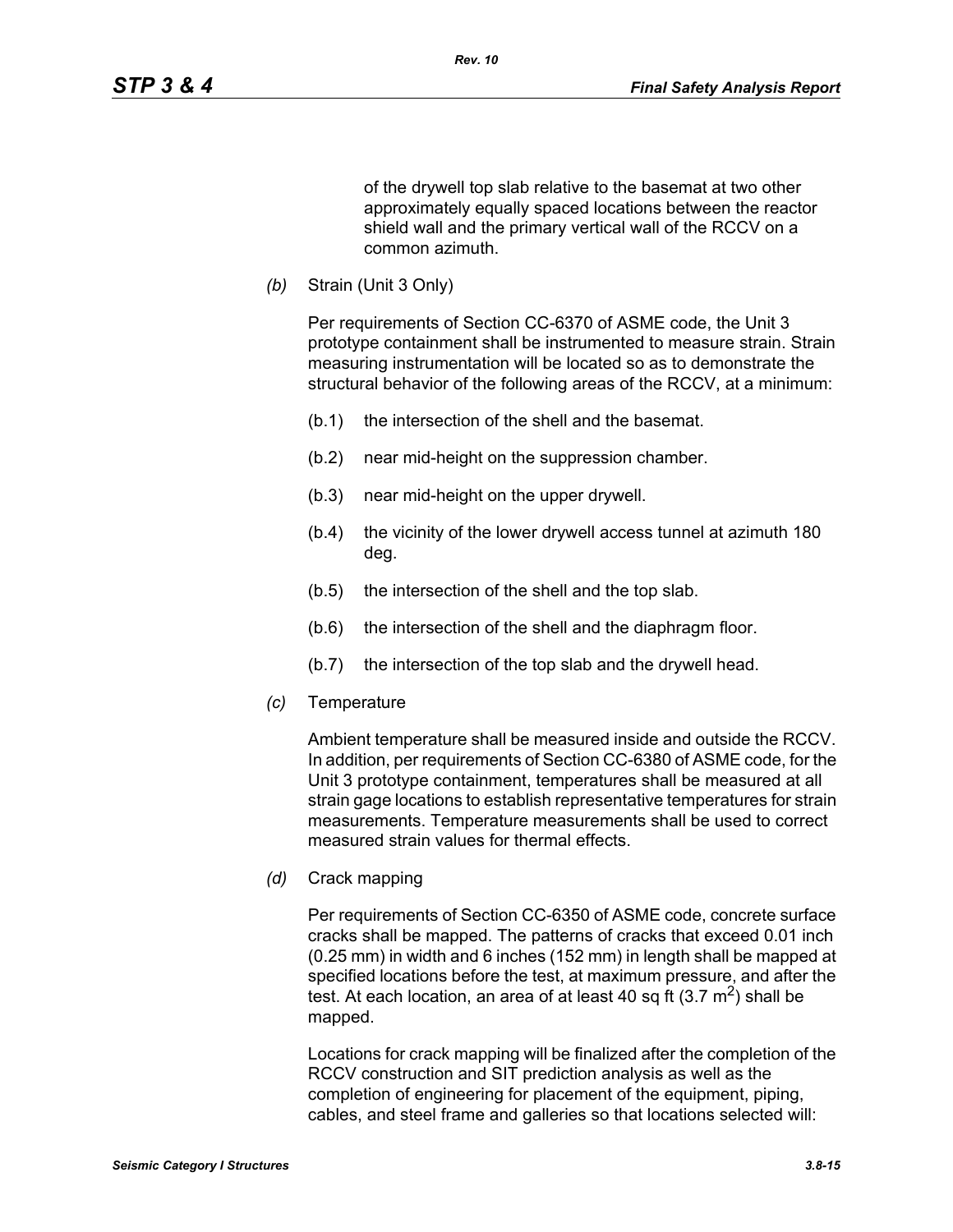- (1) include areas with physical cracks that exceed 0.01 inch (0.25 mm) in width and 6 inches (152 mm) in length.
- (2) include areas where high surface tensile strain is predicted.
- (3) be easily accessed before, during, and after the SIT.

*Rev. 10*

*(e)* Post-test examination

A post-test examination will be made within one (1) week of depressurization. Details of the post-test examination will be the same as those of the pretest examination required by CC-6210 of ASME Section III, Division 2.

#### **3.8.6.3.2 Instrumentation:**

Instrumentation for the measurement of pressure, displacement, strain (for Unit 3), crack width and length, and temperature will be provided in accordance with CC-6220 of ASME Section III, Division 2. Output of all instruments will be recorded prior to start of testing and any erratic readings corrected, if possible, or noted. All malfunctioning instrumentation will be reported to and evaluated by the Designer before proceeding with testing. Instruments that become erratic or inoperative during testing will be reported to the Designer before proceeding with testing.

Displacement, strain (for Unit 3), and temperature measurements will be made in accordance with CC-6300 of ASME Section III, Division 2. Displacement, strain, and temperature will be recorded at the locations specified in the test and instrument plan as defined in the Construction Specification. The test plan will be available prior to start of construction of the concrete containment so that sufficient time is available for placement of instrumentation to be embedded in concrete or otherwise installed during construction.

The primary containment will be pressurized and depressurized at rates not to exceed 20% of the test pressure per hour in accordance with CC-6321 of ASME Section III, Division 2.

Test data will be collected in accordance with CC-6340 of ASME Section III, Division 2. For the prototype Unit 3 Containment, strains and associated temperatures will be measured for a minimum period of 24 hours prior to the SIT to evaluate the strain variations resulting from temperature change. Concrete crack patterns will be mapped at locations specified by the Designer before the tests, at maximum pressure, and after the tests in accordance with CC-6350 of ASME Section III, Division 2. Mapped areas will include areas where high surface tensile strain is predicted.

A post-test examination will be made within one (1) week of depressurization. Details of the posttest examination will be the same as those of the pretest examination required by CC-6210 of ASME Section III, Division 2.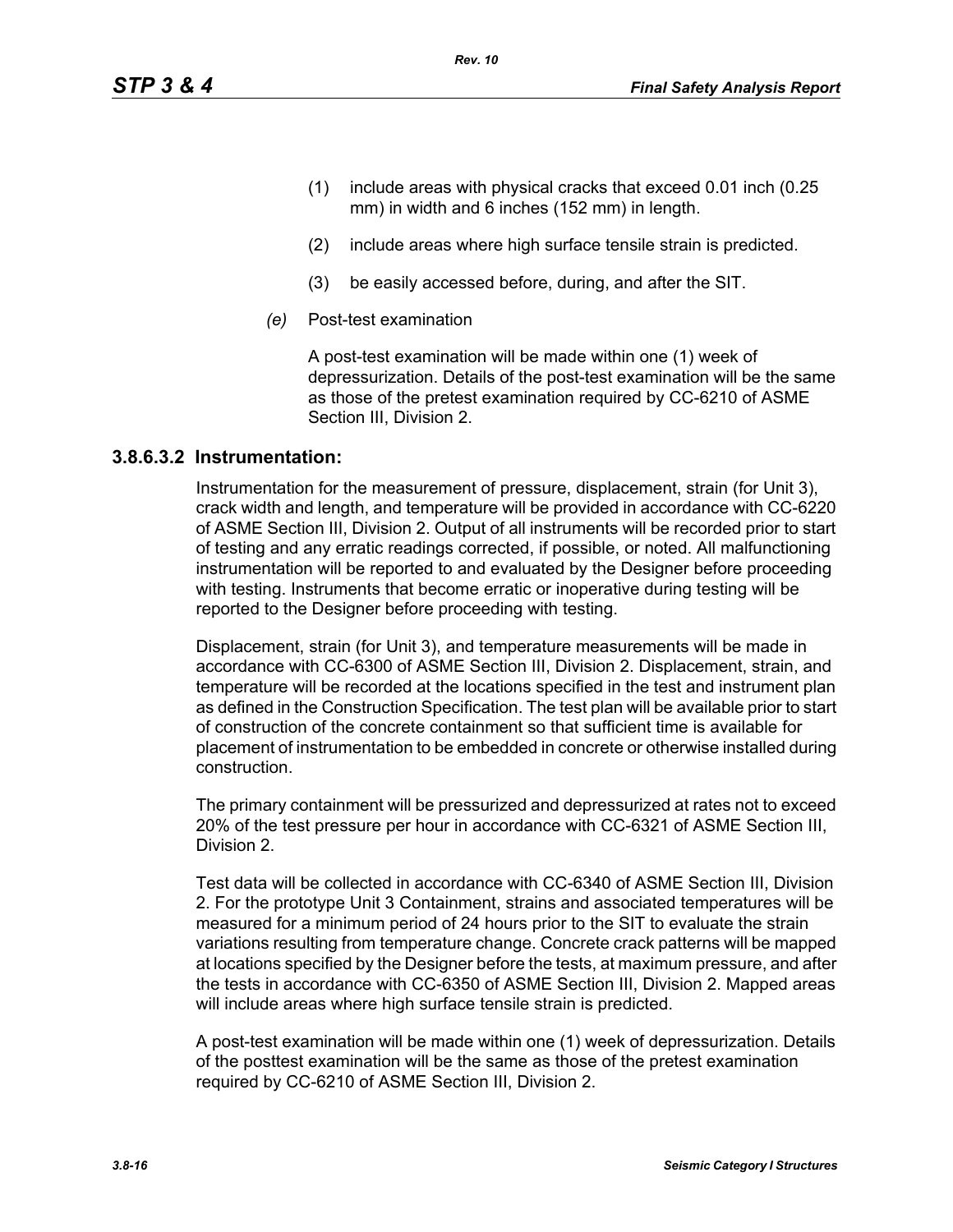# **3.8.6.3.2.1 Equipment Description**

- *(1)* Pressurization system
	- *(a)* The pressurization system shall be able to attain and hold the maximum test pressure of 51.75 psig (357 kPag) during the pressurization/ depressurization of the RCCV and a test pressure of 25 psig (172 kPag) during the differential pressurization/depressurization of the drywell and suppression chamber.
	- *(b)* Equipment inside the RCCV that will be subject to pressure from the SIT sequence shall be prepared for the test appropriately, including potential for water vapor condensation.
- *(2)* Data acquisition system specifications
	- *(a)* Data loggers will be used to collect data from various system components including thermometers, strain gauges, pressure gauges, and displacement transducers. Input/output measurement and control modules, multiplexers, communication interface equipment, battery backup power supplies and signal conditioning equipment shall be supplied as necessary based upon the configuration and features of the instrumentation equipment used.
	- *(b)* The data loggers shall have appropriate non-volatile on-board memory to minimize inadvertent loss of data. Sufficient data storage capacity will be provided to store data collected from all gauges during the structural integrity test without interruption.
	- *(c)* Data collected from all gauges shall have a time stamp.
- *(3)* Specifications for instrumentation
	- *(a)* Sister bar strain gauges

Sister bar strain gauges are the preferred choice for measurement of strain in reinforcing steel.

(a.1) Sister bar strain gauges will be properly secured to the rebar cage at pre-defined locations (See Section 3.8.6.3.1.2(2)(b)) and embedded in the concrete during concrete placement. The end-to-end length of the bar segment used for the sister bar strain gauges shall be two times the development length of the sister bar plus either 4 in. or the protected length of the sister bar, whichever is greater. The sensing components shall be foil type resistance strain gauges as described below. The foil type resistance strain gauges shall be installed in a full bridge, 4-arm configuration for improved stability. The gauges shall be mounted at two locations around the circumference of the sister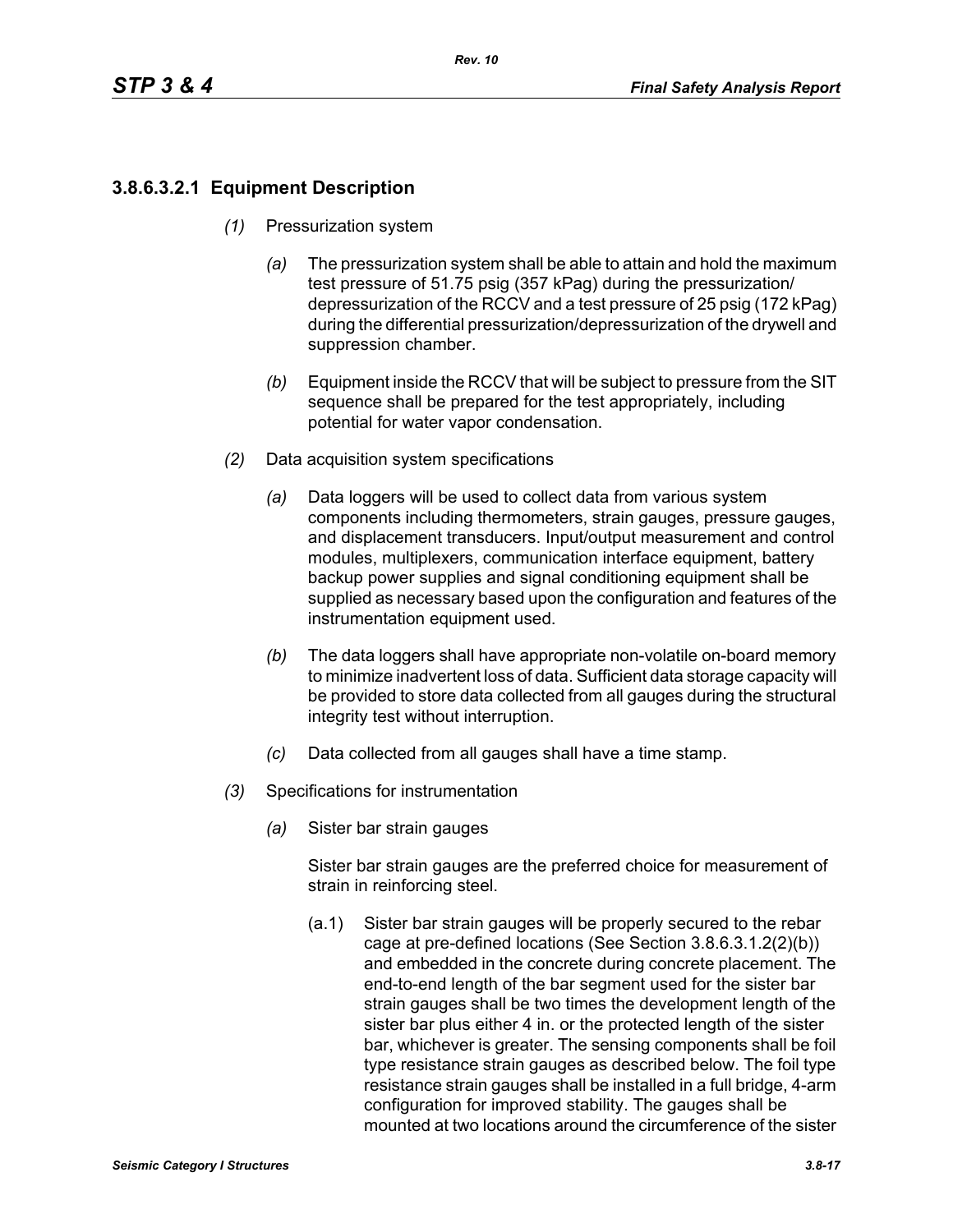rebar at mid-length. The two locations shall be positioned at +180 degrees from each other. The strain gauges shall be bonded to the sister bar by strain gauge epoxy if directly attached to the rebar, or spot welded if previously encapsulated inside a stainless steel shim. The rebar surface at the location of the strain gauge attachment shall be prepared according to the strain gauge manufacturer installation requirements. A thermistor shall also be attached to the rebar, near the strain gauges, to permit the differentiation of thermally induced strains from load induced strains. The strain gauges and thermistor shall be protected against moisture and chemical and mechanical damage. Moisture protective material shall be a type used for underwater applications such as silicone. A protective coating such as polysulfide shall be applied over the water proofing material to protect the strain gauges against mechanical and chemical damages. A heat shrinkage protector shall be further applied over the protective coatings for further reinforcement. Each fabricated sister bar strain gauge shall be tested by complete water immersion for at least 24 hrs. The sister bar element shall be supplied with an appropriate cable as defined in Subsection 3.8.6.3.2.1(4) below with an appropriate length of cable such that there are no cable splices inside the concrete. In addition, when splices are required outside the concrete, all connections shall be soldered and then protected from moisture and other contamination with a suitable cable splice sealant. The cables shall be waterproofed and sealed as an integral part of the assembly.

(a.2) The foil type strain gauges shall have following characteristics:

| a. Standard Range 3000 micro strain |                                                                                 |
|-------------------------------------|---------------------------------------------------------------------------------|
| b. Sensitivity                      | 1 micro strain                                                                  |
| c. Accuracy                         | 5% of the maximum anticipated strain or 10<br>microstrain, whichever is greater |

- *(b)* Displacement transducer
	- (b.1) Linear variable displacement transducers (LVDTs) shall be used for both vertical and horizontal displacement measurements. Inside the suppression chamber submersible LVDTs shall be used for measurement locations that are below the water line.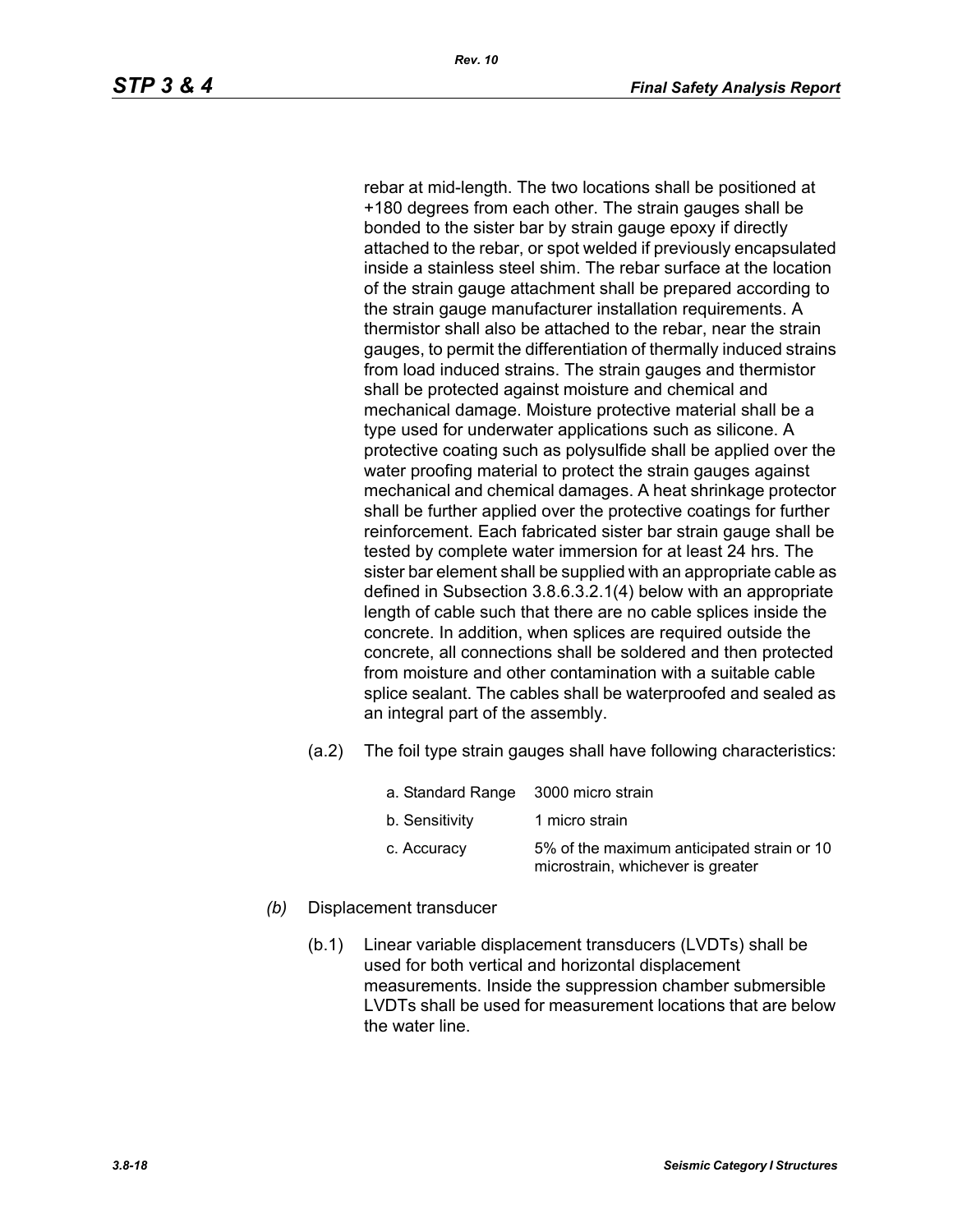(b.2) LVDTs shall have the following minimum characteristics:

| a. Travel            | Range 0.5 in                      |
|----------------------|-----------------------------------|
| b. Output            | 4-20 mA                           |
| c. Minimum           | Linearity $\pm 0.30\%$ full scale |
| d. Min Repeatability | $±0.015\%$ full scale             |

#### *(c)* Temperature gauge

- (c.1) Temperature devices shall be resistance type and shall be sealed against moisture. Thermistors used in fabrication of sister bar gauges shall have diffusivity approximately that of steel.
- (c.2) Temperature sensing element shall be supplied with an appropriate cable as defined in Subsection 3.8.6.3.2.1(4) below. The cables shall be waterproofed and sealed as an integral part of the assembly.
- *(d)* Pressure gauge
	- (d.1) Pressure gauges used in pressure testing shall be connected directly to the internal environment of the containment, and measure the differential pressure between the internal and external environments. This shall be accomplished either by using an absolute pressure gauge inside and another absolute gauge outside of the RCCV or by using a gauge pressure gauge directly attached to the pressurizing pump outlet outside of the RCCV right after the shut-off valve. The pressure gauges shall be voltage output (as compared to millivolt output type) with integrated signal conditioning electronics included. The pressure gauges shall be supplied with an appropriate cable as defined in Subsection 3.8.6.3.2.1(4) above. The pressure gauge cables shall be waterproofed and sealed as an integral part of the assembly.
	- (d.2) The pressure gauges shall have the following characteristics:

| a. Range    | 0-200 psi    |
|-------------|--------------|
| b. Accuracy | $± 0.25$ psi |

*(4)* Cable specifications

Instrumentation cable type and size shall be shielded 16 AWG twisted paired for all instruments. The shield shall be either braided strands of copper (or other metal), a non-braided spiral winding of copper tape (or other metal), or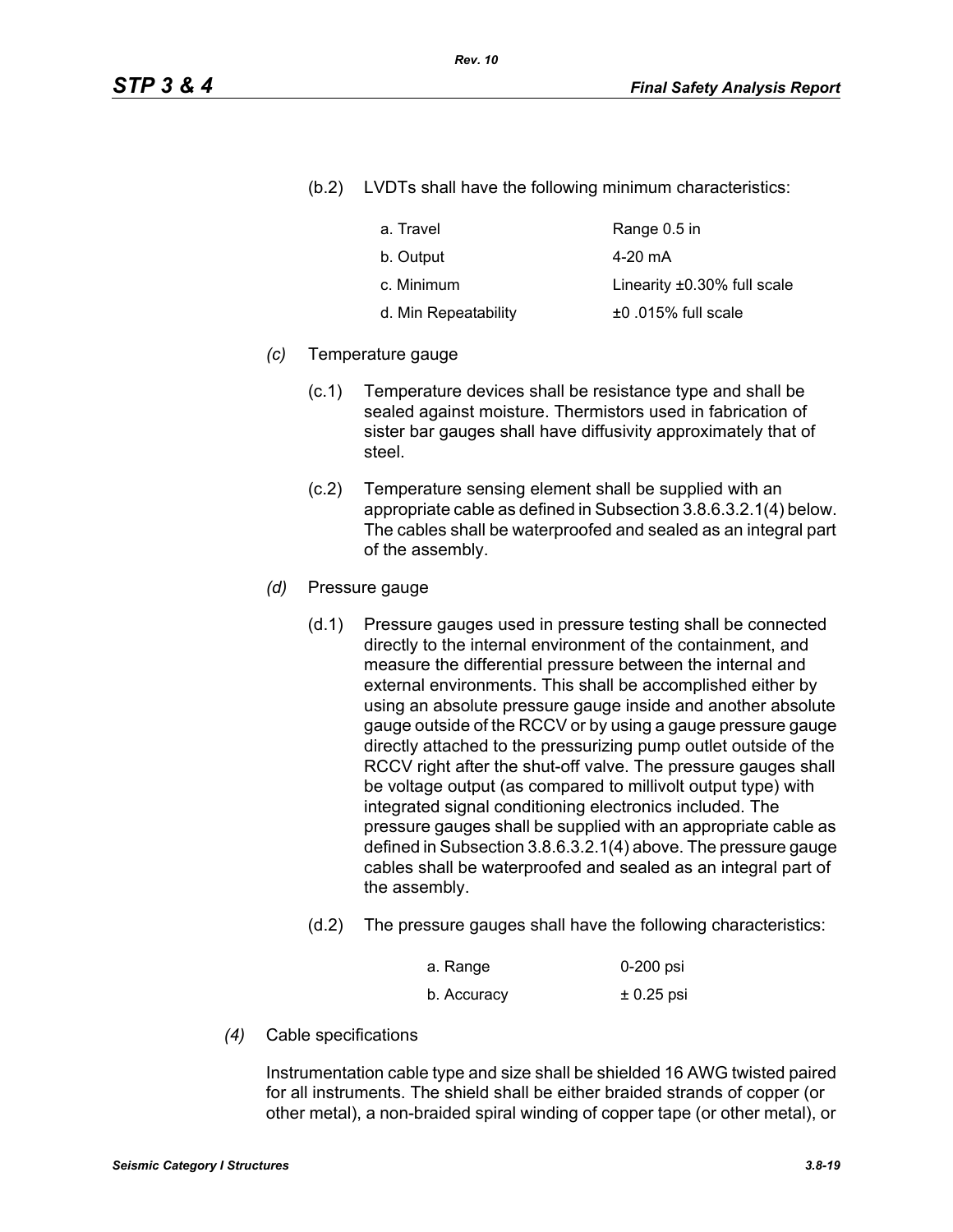a layer of conducting polymer. The shield shall be applied across cable splices. In addition, the cable shall have drain wire.

# **3.8.6.3.3 Evaluation of Test Results:**

Crack and strain (for Unit 3) measurements will be reviewed by the Designer for evaluation of the overall test results. The primary containment will be considered to have satisfied the structural integrity test if the following minimum requirements specified in CC-6410 of ASME Section III, Division 2 are met.

- *(1)* Yielding of conventional reinforcement does not develop as determined from analysis of crack width, strain, or displacement data.
- *(2)* No visible signs of permanent damage to either the concrete structure or the steel liner are detected. Evidence, resulting from the test, of spalling, laminations, or voids behind the liner are pertinent considerations. Special care shall be exercised in the post-test examinations (CC-6390) to detect evidence of localized distress which may not be revealed by strain or displacement data. The significance of such distress, if detected, must be determined by the Designer and be acceptable to the Owner.
- *(3)* Residual displacements at the point of maximum predicted radial and vertical displacement at the completion of depressurization or up to 24 hours later shall not exceed 30% of measured or predicted displacement at maximum test pressure, whichever is greater, plus 0.01in. (0.25mm) plus measurement tolerance. This criterion shall apply to the average of radial displacements measured at the same elevation.
- *(4)* The measured displacements at test pressure at points of predicted maximum radial and vertical displacements do not exceed predicted values by more than 30% plus measurement tolerance. This criterion shall apply to the average of radial displacement measured at the same elevation. This requirement may be waived if the residual displacements within 24 hours are not greater than 20%.

If measurements and studies by the Designer indicate that the requirements of CC-6410 are not met, remedial measures will be undertaken or a retest will be conducted in accordance with CC-6430 of ASME Section III, Division 2.

# **3.8.6.3.4 Test Report:**

The results of structural integrity tests will be submitted to the Designer. The report will meet the minimum requirements of CC-6530.

# **3.8.6.4 Identification of Seismic Category I Structures**

The following site-specific supplement addresses COL License Information Item 3.26.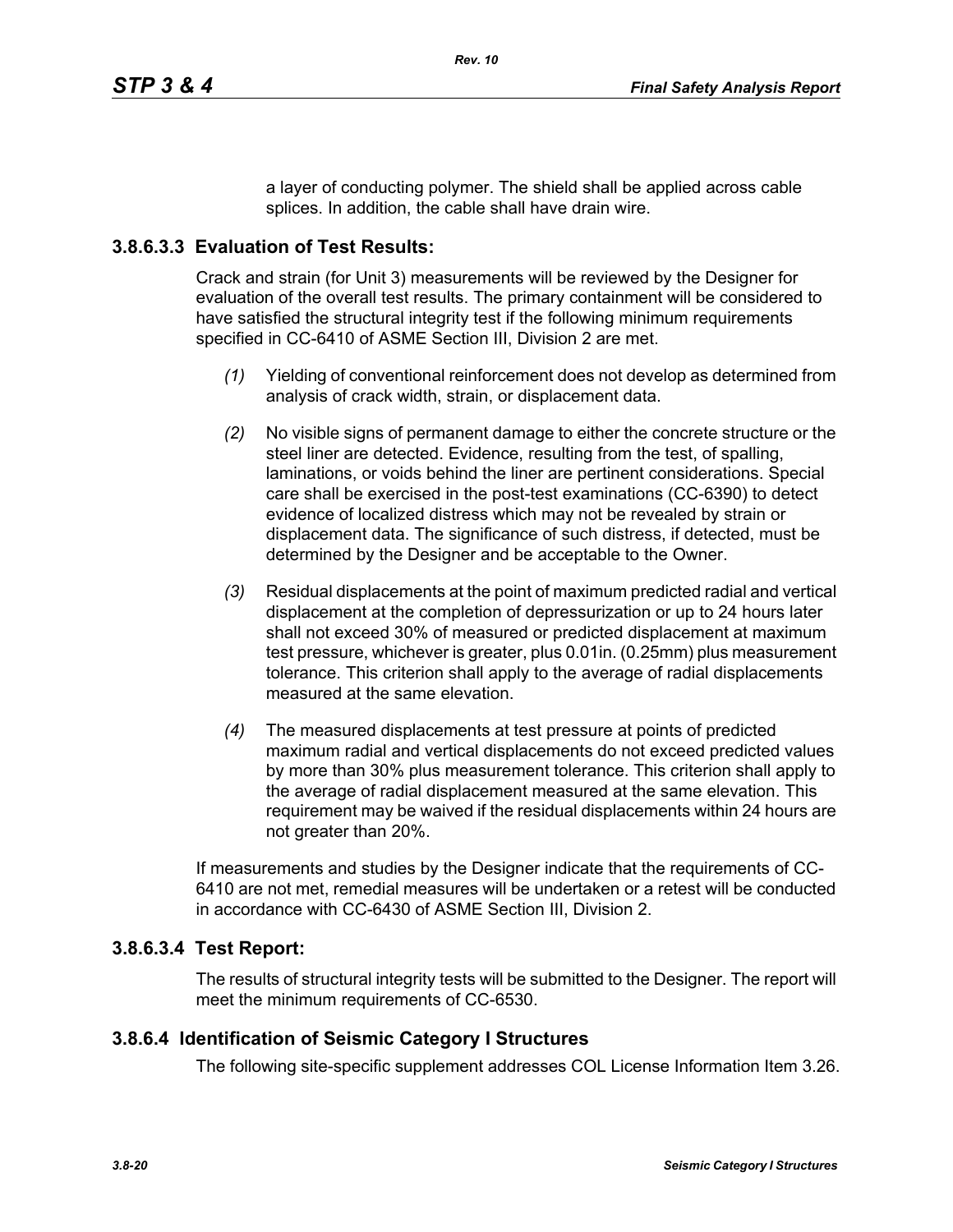A complete list of Seismic Category I Structures, Systems, and Components can be found in Table 3.2-1, which includes the following site-specific Seismic Category I Structures:

- **Ultimate Heat Sink**
- Reactor Service Water Piping Tunnel
- **Diesel Generator Fuel Oil Storage Vault**

A description of these structures can be found in section 3H.6.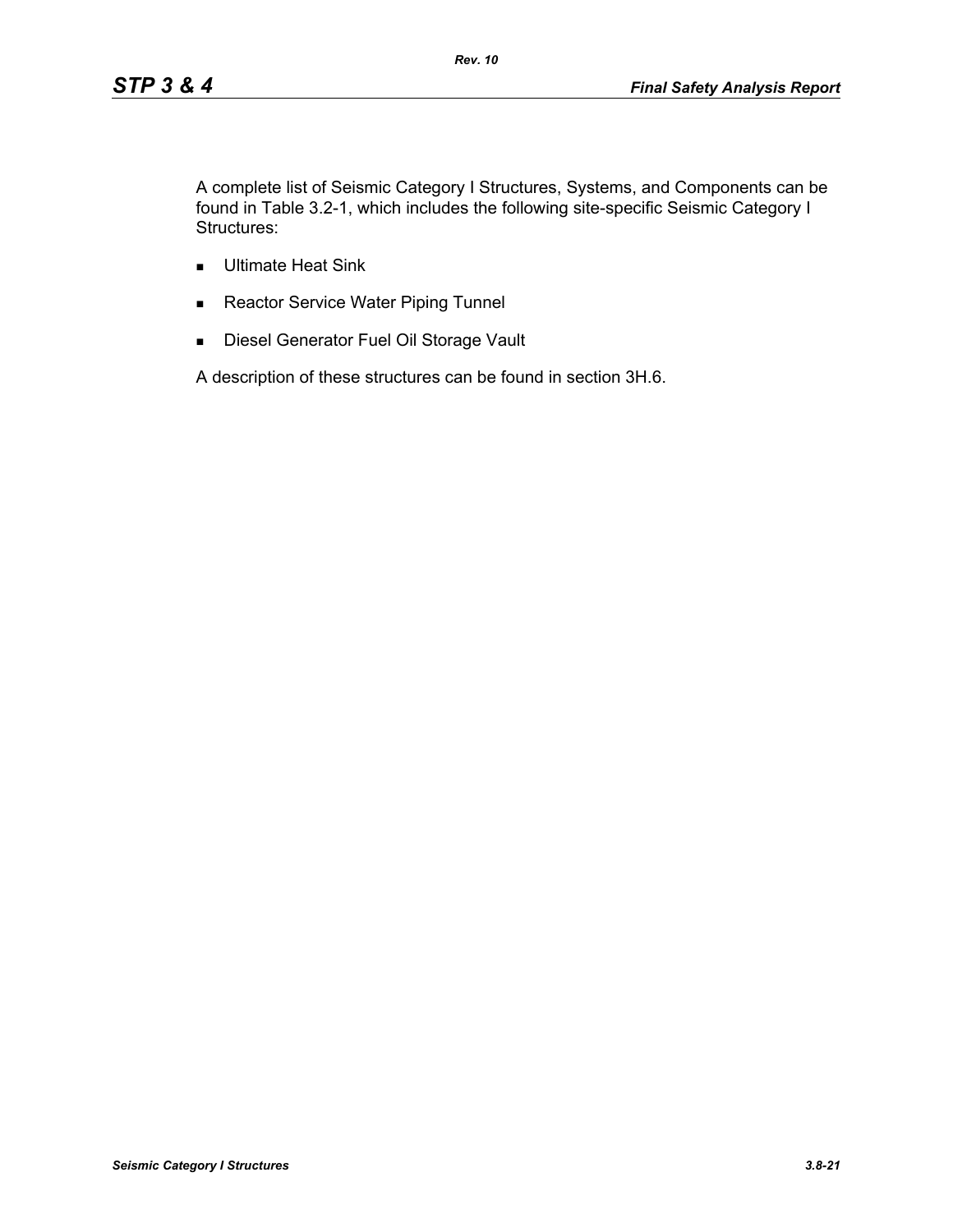#### **Table 3.8-4 Codes, Standards, Specifications, and Regulations Used in the Design and Construction of Seismic Category I Internal Structures of the Containment**

| <b>Specification</b><br><b>Reference Number</b> | <b>Specification or</b><br><b>Standard Designation</b> | Title                                                                                                          |
|-------------------------------------------------|--------------------------------------------------------|----------------------------------------------------------------------------------------------------------------|
| l 13                                            | IACI 349                                               | <b>Code Requirements for Nuclear</b><br>Safety-Related Concrete Structures-(as-<br>modified by Table 3.8-10)]* |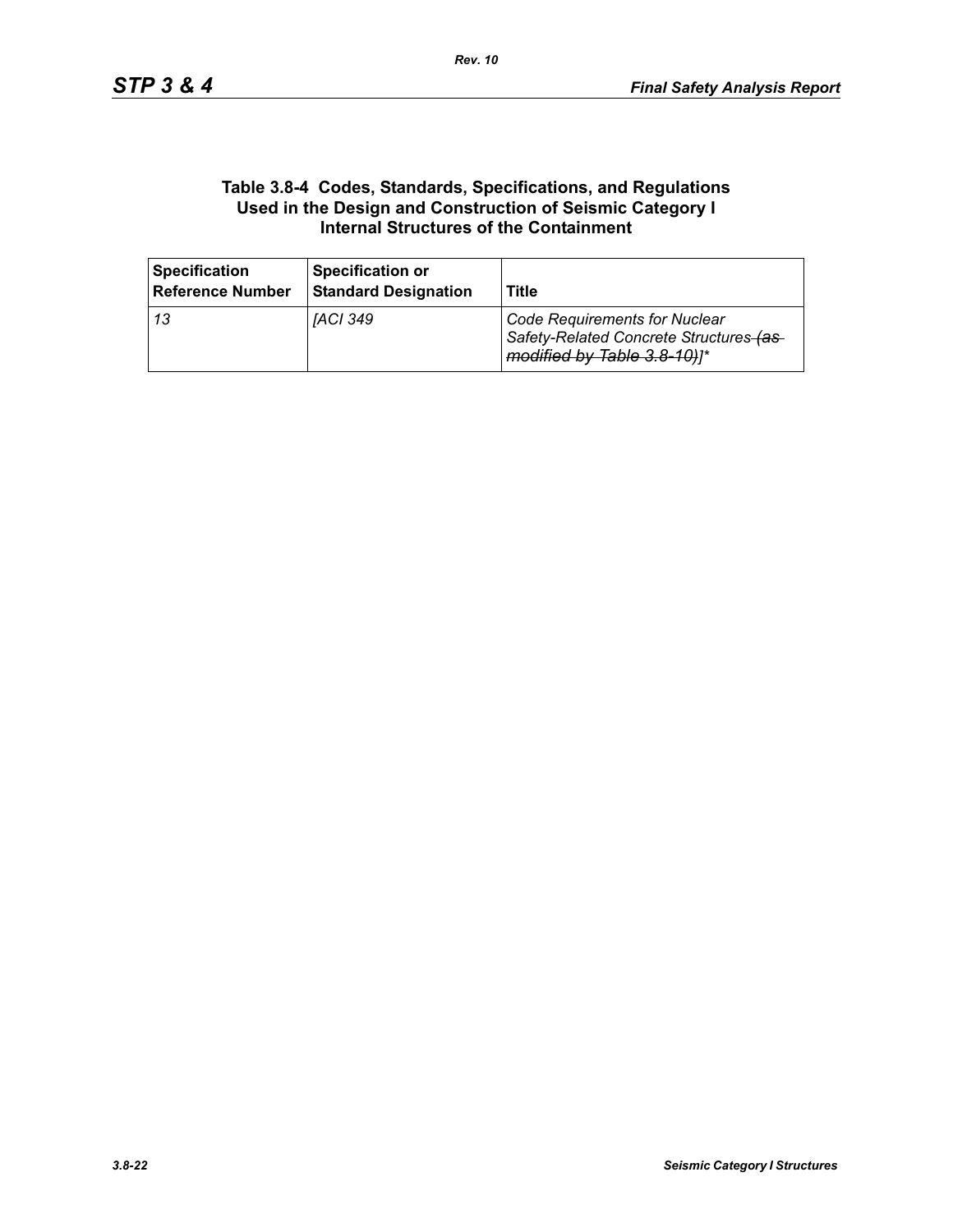#### **Table 3.8-10 Staff Position on Steel Embedments Not Used**

*[The use of Appendix B to ACI 349 for the design of steel embedments for safetyrelated concrete structures in ABWR is acceptable when supplemented by the following provisions.*

*(1) Section B.4.2 - Tension and Figures B.4.1 and B.4.2.*

*This section and the figures specify that the tensile strength of concrete for any anchorage can be calculated by a 45 degree failure cone theory. The staff has disseminated the German test data questioning the validity of the 45 degree failure cone theory to licensees, A/Es, bolt manufacturers, and the code committee members in its meetings with them. The data indicated that the actual failure cone was about 35 degree and the use of the 45 degree cone theory could be unconservative for anchorage design, especially for anchorage of groups of bolts. The Code Committee, having gone through some research of its own, recently agreed with the staff's position. Changes to this section are in the making by the Code Committee. In the meantime, the staff position on issues related to this Section is to ensure adoption of design approaches consistent with the test data through case by case review.*

#### *(2) Section B.5.1.1 - Tension*

*This section states a criterion for ductile anchors. The criterion is that the design pullout strength (force) of the concrete as determined in Section B.4.2 exceeds the minimum specified tensile strength (force) of the steel anchor,. Any anchor that meets this criterion is qualified as a ductile anchor and, thus, a low safety factor can be used. The staff believes that the criterion is deficient in two areas. One is that the design pullout strength of the concrete so calculated is usually higher than the actual strength, which has been stated in Section B.4.2 above. The other is that anchor steel characteristics are not taken into consideration. For example, the Drillco Maxi-Bolt Devices, Ltd. claims that its anchors are ductile anchors and, thus, can use a low safety factor. The strength of the Maxi-Bolt is based on the yield strength of the anchor steel, which is 723.9 MPa. The embedment length of the anchor, which is used to determine the pullout strength of the concrete, is based on the minimum specified tensile strength of the anchor steel of 861.8 MPa. The staff believes that the 19% margin (125/105) for the embedment length calculation is insufficient considering the variability of parameters affecting the concrete cone strength. The staff also questions the energy absorption capability (deformation capability after yield) of such a high strength anchor steel. Therefore, in addition to the position taken with regard to Section B.4.2 above, the staff will review vendor or manufacturer specific anchor bolt behaviors to determine the acceptable design margins between anchor bolt strengths and their corresponding pullout strengths based on concrete cones.*